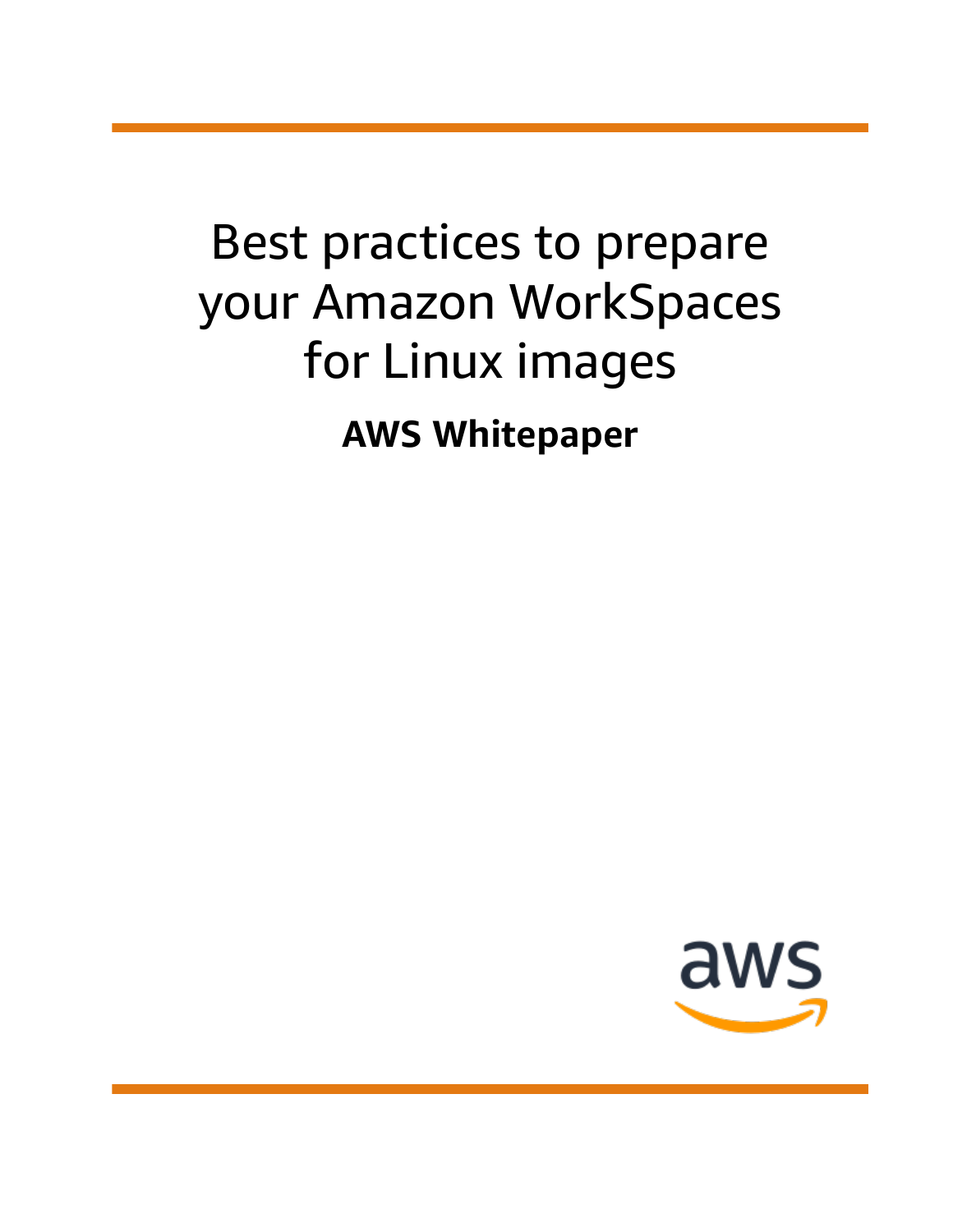### **Best practices to prepare your Amazon WorkSpaces for Linux images: AWS Whitepaper**

Copyright © Amazon Web Services, Inc. and/or its affiliates. All rights reserved.

Amazon's trademarks and trade dress may not be used in connection with any product or service that is not Amazon's, in any manner that is likely to cause confusion among customers, or in any manner that disparages or discredits Amazon. All other trademarks not owned by Amazon are the property of their respective owners, who may or may not be affiliated with, connected to, or sponsored by Amazon.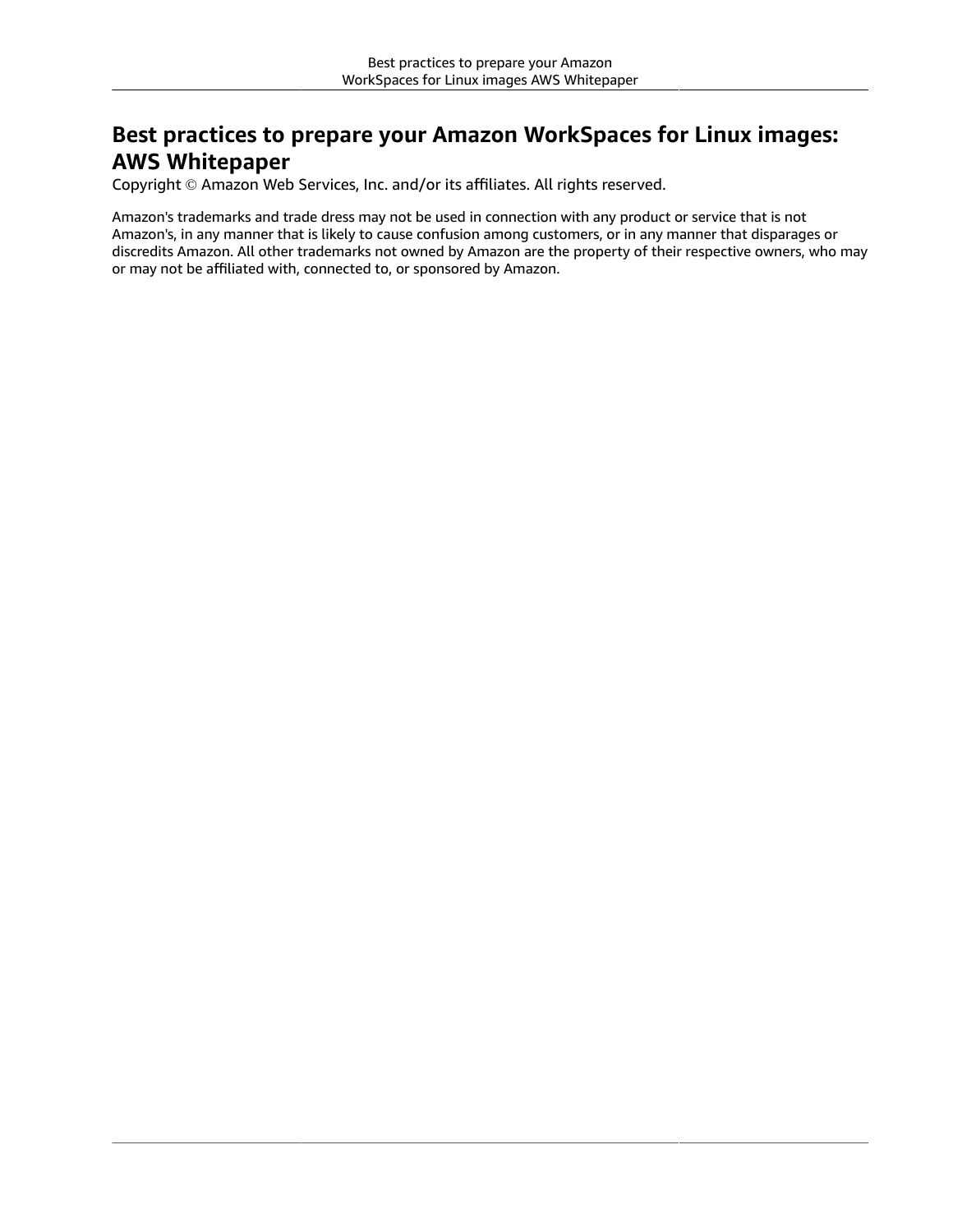### **Table of Contents**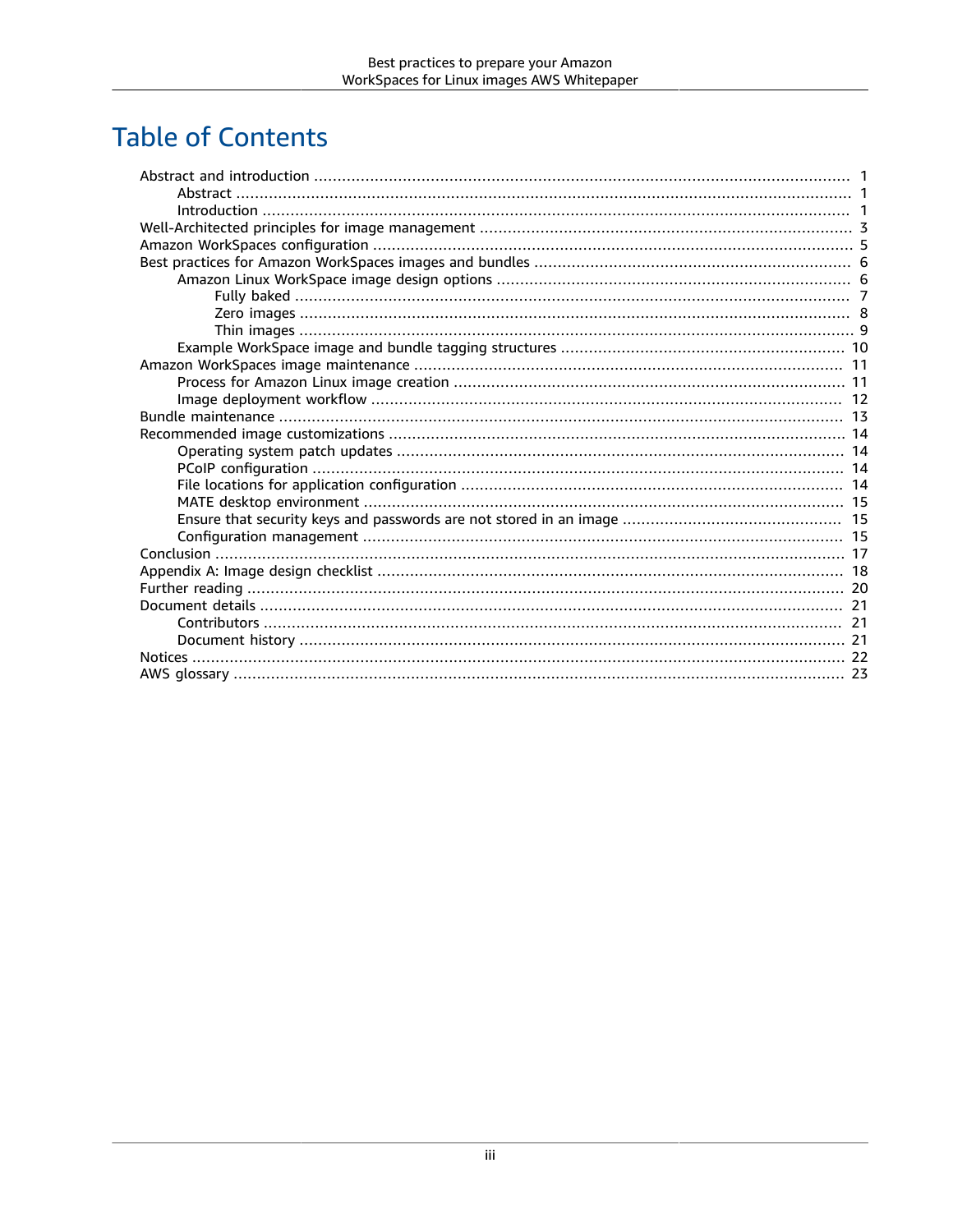# <span id="page-3-0"></span>Best practices to prepare your Amazon WorkSpaces for Linux images

Publication date: **March 24, 2022** (*[Document details](#page-23-0)* [\(p. 21\)](#page-23-0))

### <span id="page-3-1"></span>Abstract

This whitepaper outlines a set of best practices for the image preparation of Amazon WorkSpaces for Linux. The paper covers Well-Architected principles applied to image design, the makeup of an Amazon WorkSpace, the Bundle and Image process for Amazon WorkSpaces, and methodologies for image management. The paper addresses best practices for operating system updates, remote protocol configuration, application deployment, and desktop experience configuration of the MATE [desktop](https://mate-desktop.org/) [environment](https://mate-desktop.org/).

This whitepaper will help you in your role as a desktop configuration or security engineer.

### <span id="page-3-2"></span>Introduction

Amazon [WorkSpaces](https://aws.amazon.com/workspaces/) is a managed desktop computing service in the cloud. Amazon WorkSpaces removes the burden of procuring or deploying hardware and delivers a desktop experience. Administrators can provision WorkSpaces with a few clicks on the AWS Management Console, using the AWS Command Line Interface (CLI), or by using the range of Application Program Interfaces (APIs). With Amazon WorkSpaces, you can launch a desktop within minutes, establish a connection, and access your desktop software on-premises or through an external network securely, reliably, and quickly.

For your Amazon WorkSpaces users, you can choose between multiple hardware configurations and operating system types. You can launch a WorkSpace that runs Amazon Linux 2, which is bundled with the Amazon Linux WorkSpaces Desktop, Firefox, Evolution, Pidgin, and Libre Office. The Amazon Linux WorkSpaces Desktop uses the MATE Desktop Environment. The MATE Desktop [Environment](https://mate-desktop.org/) is the continuation of GNOME 2. It provides an intuitive desktop environment using desktop [metaphors](https://en.wikipedia.org/wiki/Desktop_metaphor) for Linux operating systems.

If you consider typical Amazon Linux WorkSpace use cases, there are a number of benefits to preparing a customized Amazon WorkSpace ready for deployment directly to users. For a development environment, the ability to pre-configure the desktop provides a ready identification of different WorkSpace sessions for production, development and test environments. For productivity users, pre-configuration allows for a standardized environment that is protected from accidental change. Organizations that need to provide their users with a mix of Windows and Linux environments can create a unified operations and configuration model with a single set of tools (such as [Puppet](https://puppet.com/) or [Chef\)](https://www.chef.io/products/chef-infra/) and processes and a consistent interaction experience that meets the needs of the entire user community.

Consider the following question when preparing to manage Amazon Linux WorkSpaces:

• How will you deploy applications to the image?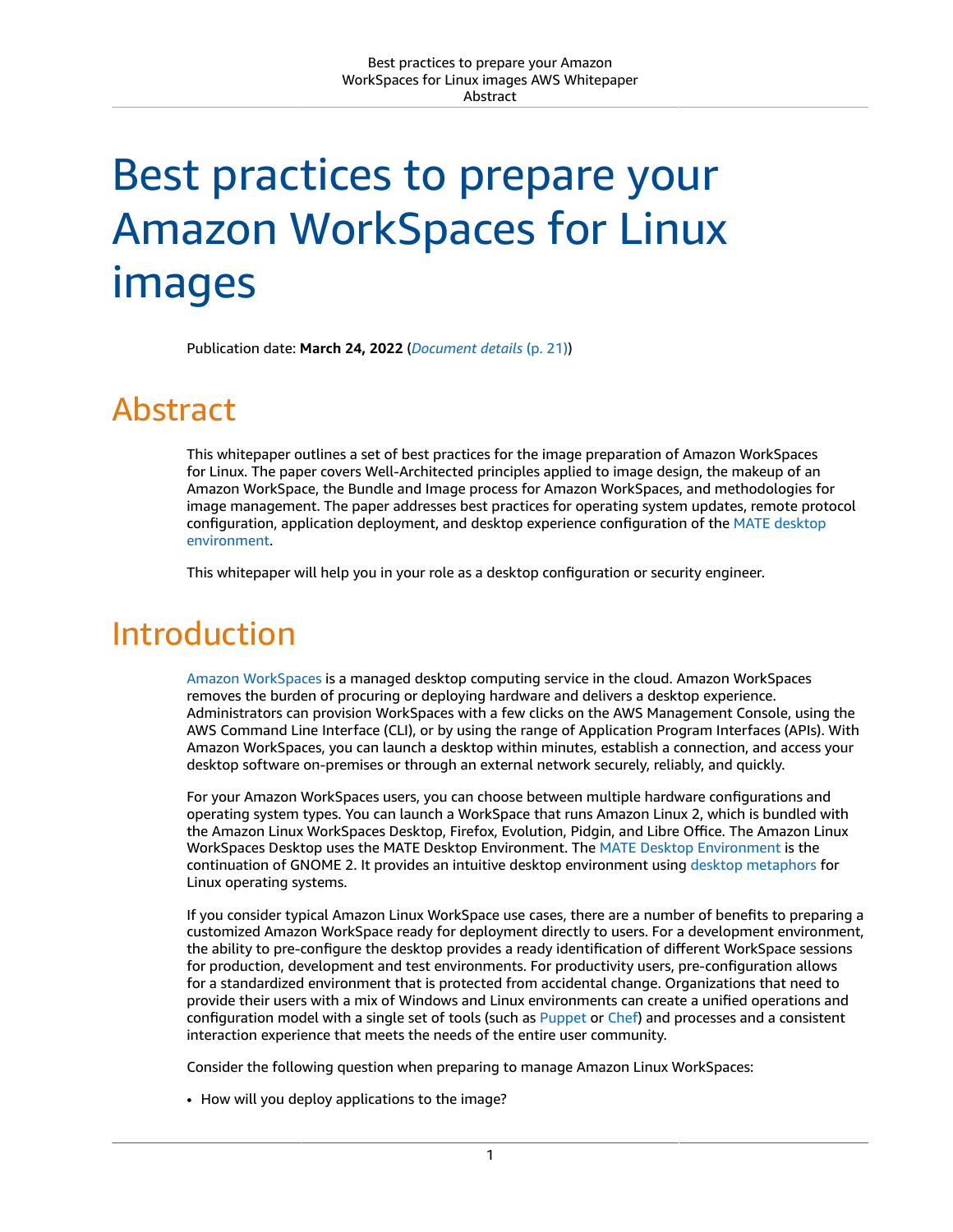- How will you keep the base operating system and applications current for security and functional updates?
- How will you maintain the user configuration in order to enable best time-to-value, or a recoverable state should errors occur?

The following sections provide details about image management for Amazon WorkSpaces for Linux, explain the principles and deployment methodologies, and explain the options and features that are available for configuration.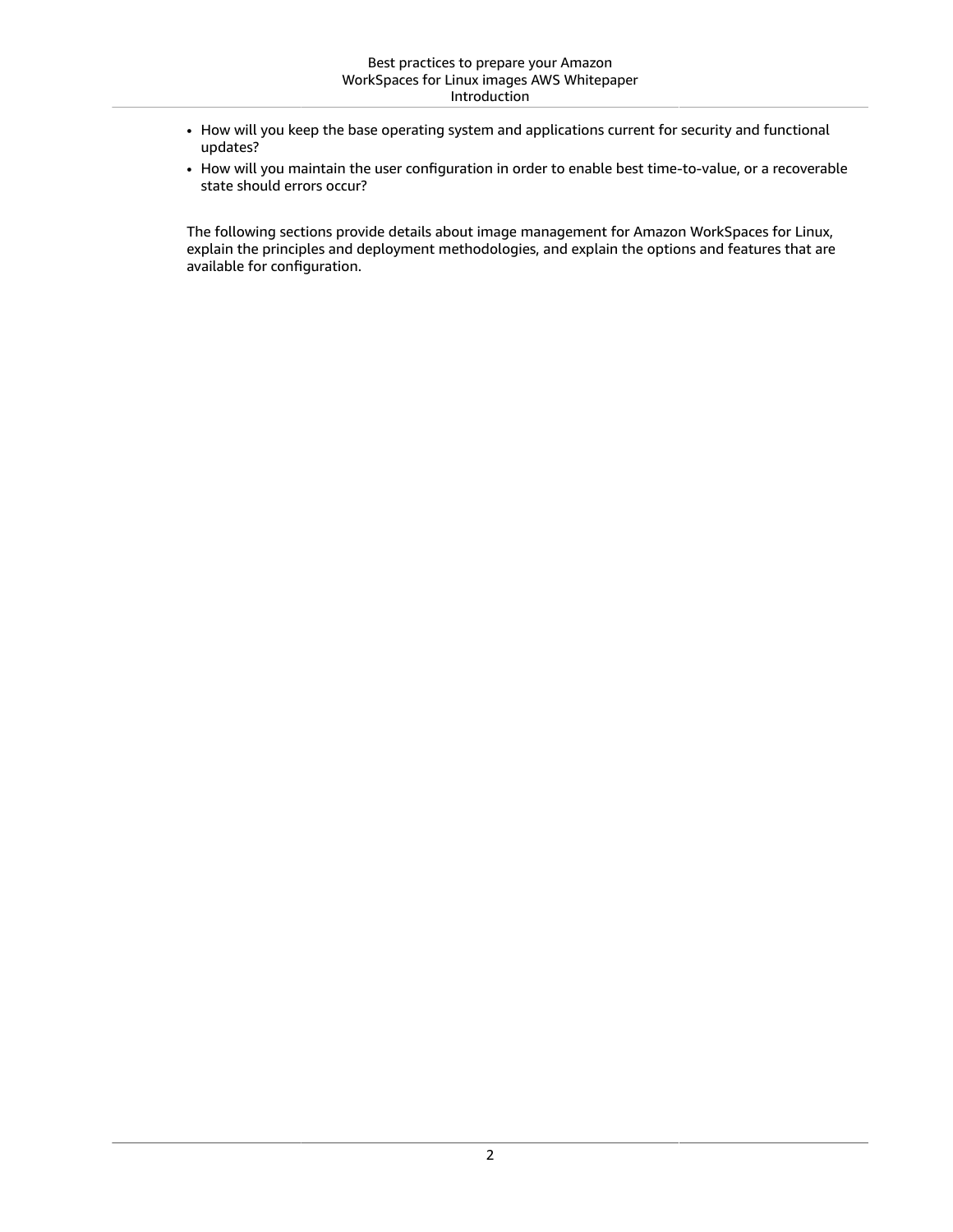# <span id="page-5-0"></span>Well-Architected principles for image management

The [Well-Architected](https://docs.aws.amazon.com/wellarchitected/latest/framework/welcome.html) Framework helps build secure, high performing, resilient, and efficient infrastructure for applications. Based on six pillars — Operational Excellence, Security, Reliability, Performance Efficiency, Cost Optimization, and Sustainability — the Framework provides a consistent approach for customers and partners to evaluate architectures and implement designs that will scale over time.

Consider the application of the Well-Architected pillars when designing your image management methodology and preparing your images. *[Appendix A: Image design checklist](#page-20-0)* [\(p. 18\)](#page-20-0) provides a summary checklist to help you review your image management methodology.

#### **Design for automation where possible**

Design to deliver the least possible manual intervention in the process in order to enable repeatability and scale.

#### **Design for cost optimization**

Cost optimization with Amazon WorkSpaces cannot only come from the pay-as-you-go model, or the deployment of the [WorkSpaces](https://aws.amazon.com/solutions/amazon-workspaces-cost-optimizer/) Cost Optimizer.

Your preparation of the Amazon WorkSpaces image for supportability and productivity helps drive cost efficiencies through reduced support requests and improved user productivity. All things being equal between AWS [Regions](https://docs.aws.amazon.com/AmazonRDS/latest/UserGuide/Concepts.RegionsAndAvailabilityZones.html) with regard to data locality, with regard to user experience and security, review the costs for workspaces per Region to select the most cost effective location to deploy you WorkSpaces.

### **Design for efficiency**

Minimize the resources needed to deliver an image. This is not necessarily a recommendation to deploy one image with all possible configurations contained within it. While this is frugal in numbers of images, you will be deploying and maintaining resources for users who may not be using them.

When minimizing the number of images, consider where use cases overlap, and consider abstraction of applications from images to be as efficient a service as possible for delivering new images, updated images, and rebuilt images.

### **Design for flexibility**

A user's persona is the representation of their application needs, their access rights' needs, and their compute needs. Your organization's requirements may need a number of personas to match user needs, which can require multiple images in order to optimize delivery time, or accommodate conflicting resource requirements.

Create a consistent deployment mechanism that can handle multiple scenarios, and can scale with the same mechanism customized using tagged use case and profile identifiers.

### **Design for productivity**

You can create a WorkSpace and allow individuals to customize that environment as they see fit. This is a valid operating model. However, there is value in having a preconfigured, validated deployment so that when users first connect, they can be productive as soon as possible, and minimize the time needed for application deployment and additional customization.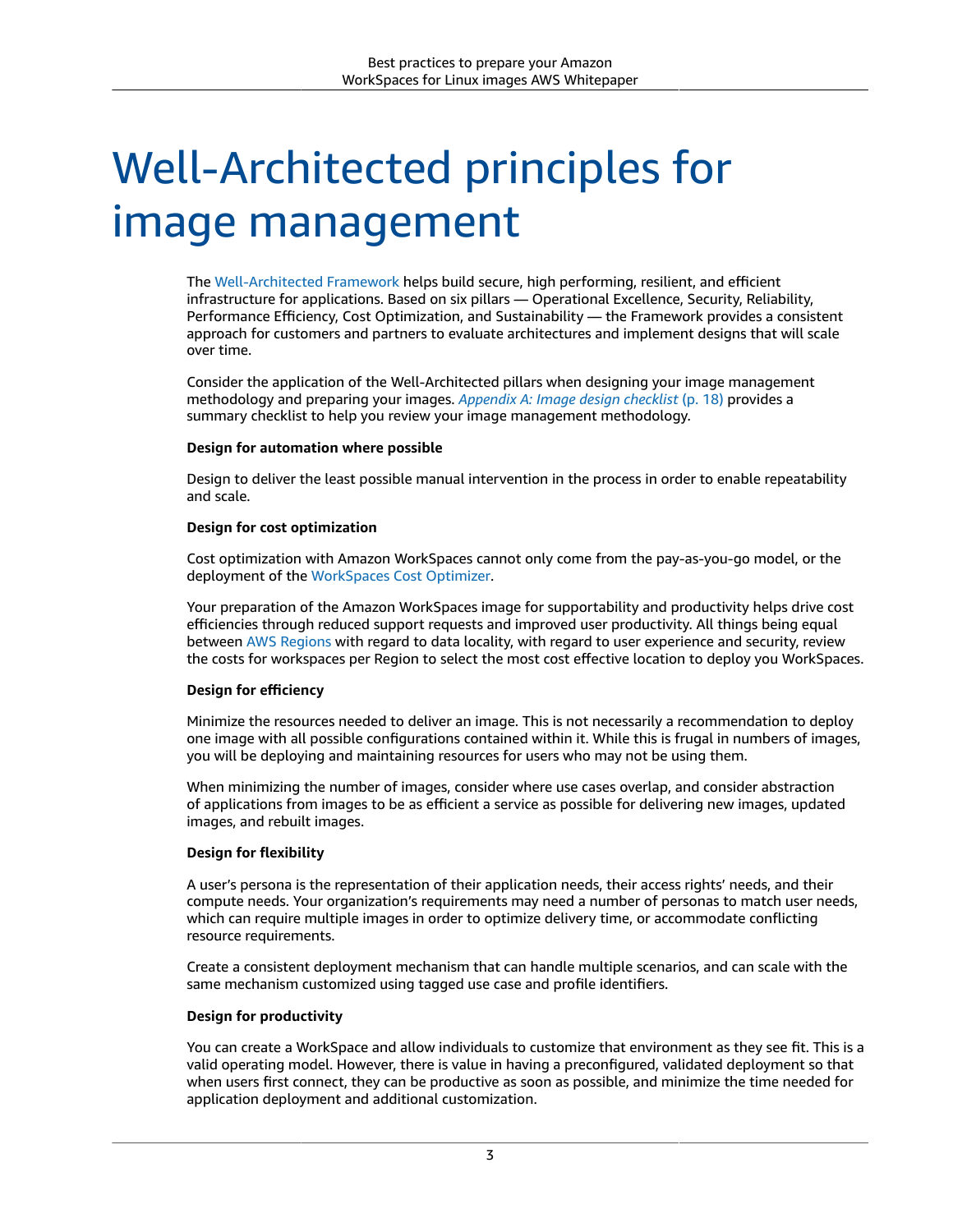Amazon WorkSpaces are available across a number of Regions. Virtual Desktop best practice is to locate the user environment in the same Region as the data that the user is accessing. Always consider the user to have an Amazon WorkSpace in a Region with the most responsive latency time to the associated user data and services.

### **Design for scalability**

The pay-as-you go model that Amazon WorkSpaces use can drive cost savings by creating resources as needed, and removing them when they are no longer necessary. It is recommended to design your management process for Amazon WorkSpaces for Linux to allow WorkSpaces be deployed, or removed, rapidly.

### **Design for security**

When preparing your image, avoid including sensitive information like security keys in the build. Ensure that the image patched with operating system and application updates. Consider configuring agents to validate the security posture of the WorkSpace, and to forward application and operating system logs for analysis:agents can include antivirus agents, malware agents, and event monitoring agents.

You can force higher levels of security for the streaming traffic and restrict user ability to cut and paste data in/out of the WorkSpace.

You can encrypt the data at rest in an Amazon WorkSpace. Encryption must happen at deployment. You cannot use encrypted workspaces to create new images. Do not encrypt your template images.

### **Design for supportability**

Users make mistakes. Design your image management and application deployment to allow for noninvasive support and recovery mechanisms and processes.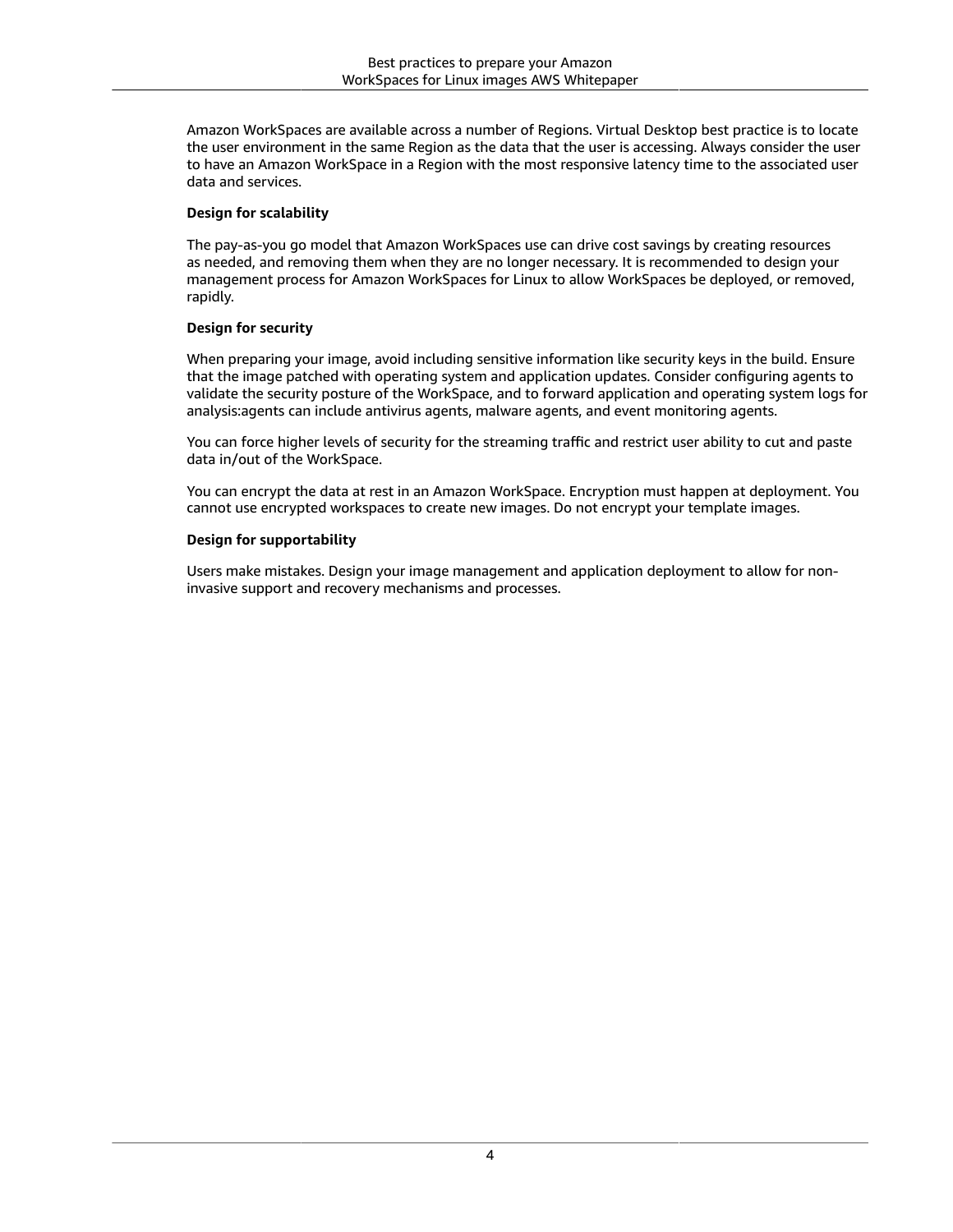## <span id="page-7-0"></span>Amazon WorkSpaces configuration



Amazon WorkSpaces configuration

Each Amazon WorkSpace comes with two disks. With an Amazon Linux WorkSpace, the system disk (/ dev/nvme0n1) mounts as the root folder. You can select a starting size for this drive of 80 GB, or 175 GB. A second disk stores user data and applications; /dev/nvme1n1 mounts as /home. You can select a starting size of 10 GB, 50 GB, or 100 GB.

A best practice is to minimize the size of the user drive, which reduces the cost of running the WorkSpace. You can allow users to increase the volumes as necessary, up to 2000 GB each.

You can encrypt either the root, or the home volume before WorkSpace creation. If you encrypt an Amazon WorkSpace partition, that encrypted cannot create future WorkSpace images.

The Amazon WorkSpaces service scans all WorkSpaces for health states every 12 hours, and takes snapshots of both root and user volumes when WorkSpaces are in a healthy state. Amazon WorkSpaces has a restore function that recreates both of the WorkSpace's root and user volumes based on the most recent snapshot pair taken when the WorkSpace reports healthy from the last scan. After restore, all changes made to the WorkSpace after the snapshot time are lost.

When the user 'rebuilds' a WorkSpace, the WorkSpace restores the most recent image of the bundle used to create the WorkSpace on the system disk. The service restores the user data disk from the last healthy automatic snapshot taken of the data drive. In addition, the primary Elastic Network Interface is re-created. The rebuilt WorkSpace receives a new private IP address from the pool of addresses available for the Virtual Private Cloud (VPC) that the WorkSpaces are connected to.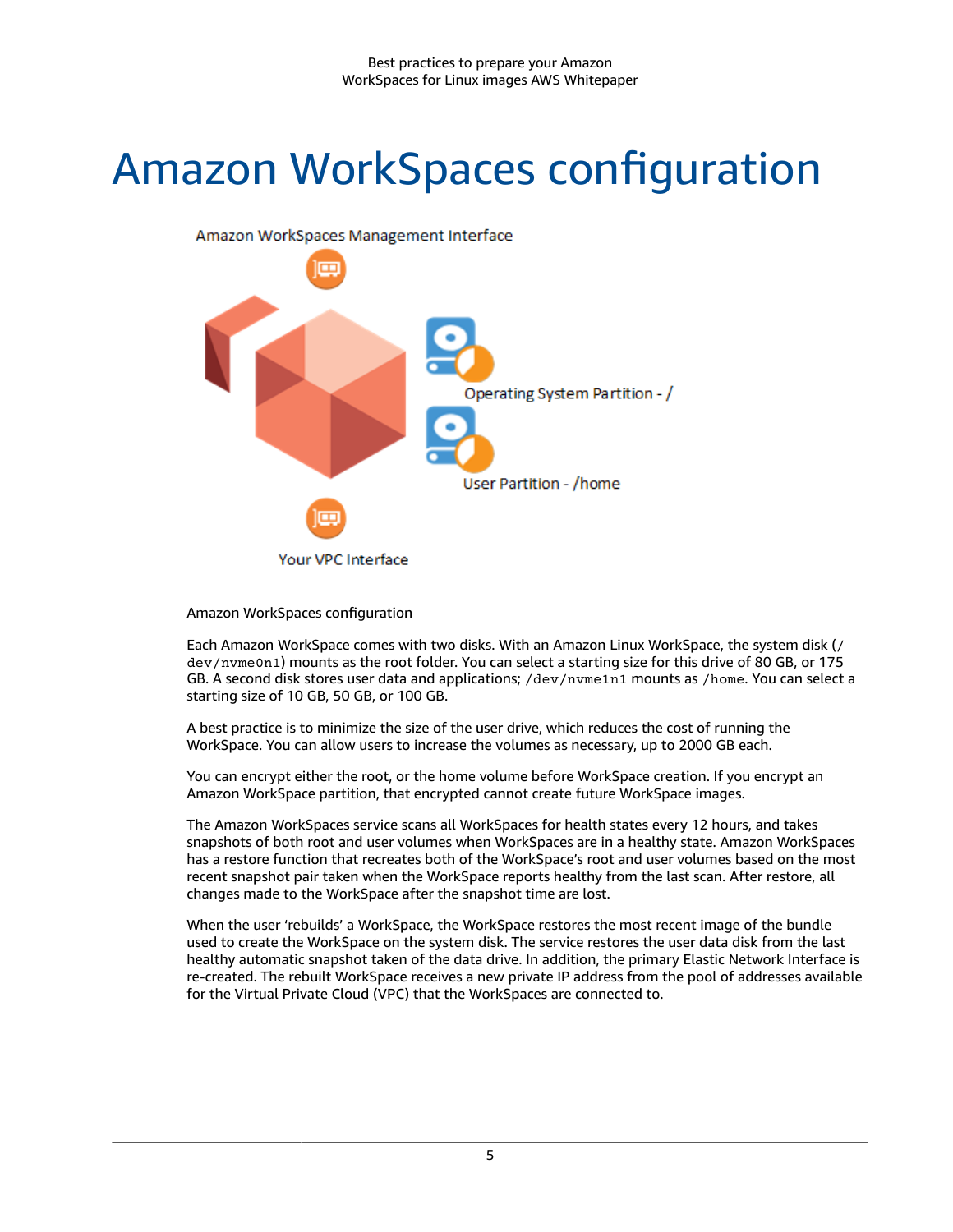## <span id="page-8-0"></span>Best practices for Amazon WorkSpaces images and bundles

When preparing an image, consider how you will manage updates in a production environment. You may employ all or some of the following best practices.

To best manage at scale, create a custom bundle (or bundles), and deploy your Amazon WorkSpaces from the bundle (or bundles) you create. When creating a custom bundle, ensure that the WorkSpaces for your users have everything that they need installed. If you must perform software updates or install additional software on your WorkSpaces, you can update the image assigned to the bundle and rebuild your WorkSpaces.

All organizations should have a documented process for provisioning to ensure consistent creation and recreation of images. When determining what to include in a Linux WorkSpace image, consider the following design best practices:

- Avoid embedding passwords, private keys, or other sensitive information in the image.
- Avoid hardcoding application license details in the image to ensure that you do not deploy WorkSpace instances that contravene your application license requirements.
- Create a library of reusable, modular application packages or scripts that you can programmatically assemble to create different types of WorkSpace images.
- Instrument images with a standard bootstrapping capability to allow the instance to reference runtime information at launch.
- Develop a consistent strategy for tagging images to allow for easy organization and identification of the images and their contents.

You can create a custom WorkSpace bundle from the image you create. After the bundle is available, you can launch Amazon WorkSpaces from your custom bundle.

For more information on Amazon WorkSpaces images and bundles, refer to the [WorkSpace](https://docs.aws.amazon.com/workspaces/latest/adminguide/amazon-workspaces-bundles.html) bundles and [images documentation.](https://docs.aws.amazon.com/workspaces/latest/adminguide/amazon-workspaces-bundles.html)

## <span id="page-8-1"></span>Amazon Linux WorkSpace image design options

Amazon WorkSpace image design options exist along a spectrum of deployment simplicity in relation to deployment flexibility. The simplest images are fully baked (also known as 'fat' images) and purposebuilt to deploy a complete running instance, including the installation and configuration of all required software. However, this approach limits flexibility, as a fully baked image will have a fixed application set. The most flexible images, zero images, will include only minimal configurations and software before dynamically installing the required packages either on first boot, or by policy, based on the user's requirements. This approach is a trade-off of simplicity for flexibility, as each instance must be properly configured before it can be functional for the user.

You may also have thin images, (also known as hybrid images) which have some applications installed into the image and some delivered remotely.

The ideal WorkSpace image design for your environment depends largely on your user's application needs and configuration setup. Typically, organizations have groups of users with similar application portfolio requirements and configuration setups. These different user personas require different images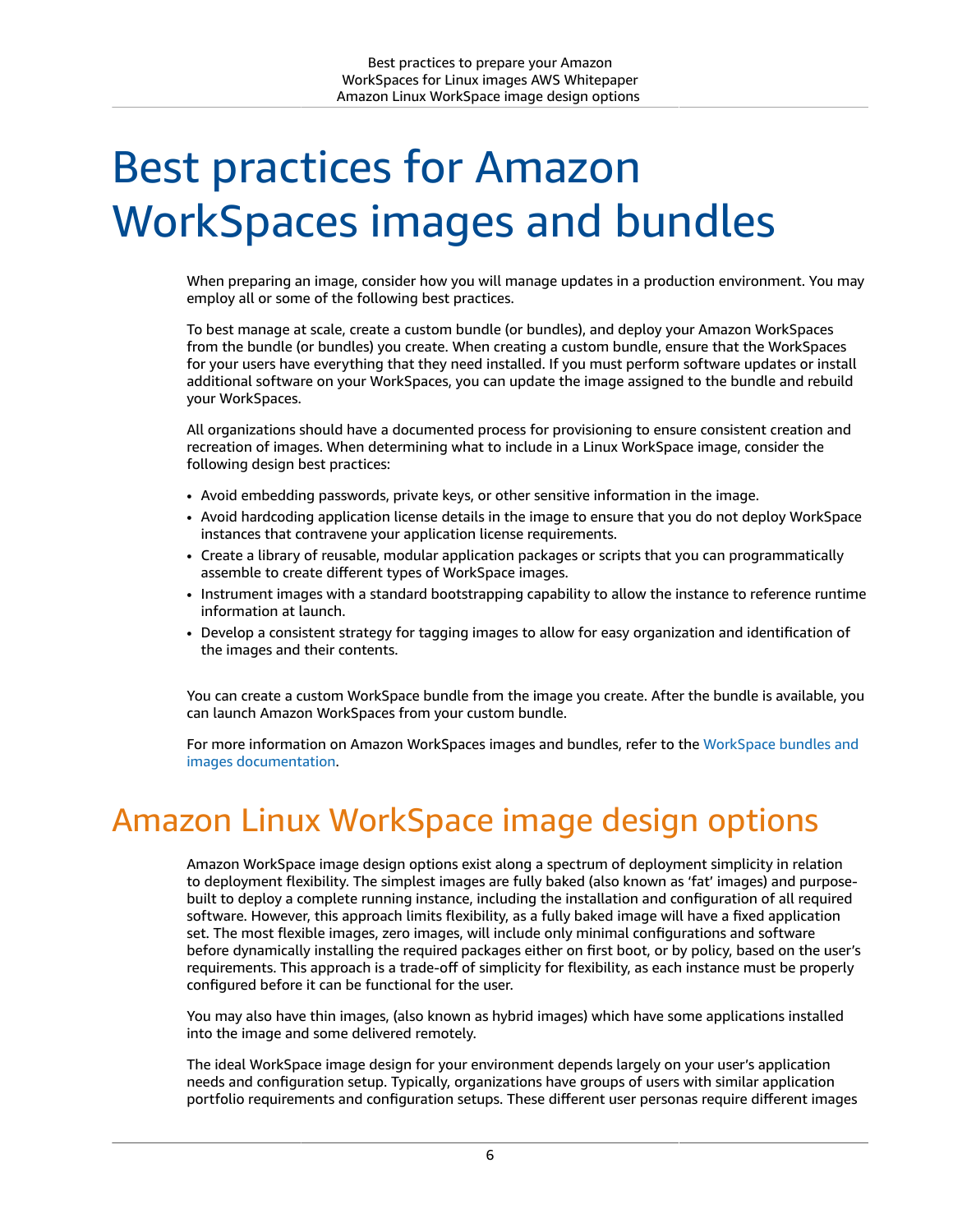that in turn require different image design methods. When considering which option is right for each of your user profiles, keep the following questions in mind:

- How quickly do you need to be able to deploy or rebuild a failed WorkSpace, or add additional WorkSpace capacity?
- Does the user persona baseline stay static for a relatively long period?
- Does the target persona require manual provisioning or configuration?
- Do you need to minimize the complexity of deploying resources to both AWS and on-premises environments?
- Are there existing application provisioning tools or processes that you are trying to align with AWS?

#### **Topics**

- Fully [baked \(p. 7\)](#page-9-0)
- Zero [images \(p. 8\)](#page-10-0)
- [Thin images \(p. 9\)](#page-11-0)

### <span id="page-9-0"></span>Fully baked

| Guest               |  |
|---------------------|--|
| OS and              |  |
| <b>Applications</b> |  |
|                     |  |
|                     |  |

Image with all software installed and managed as a single unit

On one end of the spectrum is the most common method for image design that provisions a fully functional Amazon Linux WorkSpace, including all necessary software for a specific user persona. Organizations often create a baseline image that conforms to minimal security and configuration requirements, and then build on this baseline to create fully baked images that are specific to applications or infrastructures for actual instance deployment.

Fully baked images are the simplest to deploy and provide the fastest time to value for users. For this reason, fully baked images are useful to quickly deploy replacement instances or add additional capacity. Fully baked images also require minimal changes on launch. You can capture manual installation and configuration steps that you cannot automate. The process of using fully baked images is similar to how many organizations deploy desktops, which makes this simple approach applicable to customers who are new to Amazon WorkSpaces, and are accustomed to image-based server deployments.

At scale, it can be cumbersome to maintain unique images for large numbers of user personas. This approach is therefore more suitable for a small number of well defined, consistent persona deployments, or when combined with an automated custom bundle build and management system where there is a regular skew from a base image.

#### **Considerations**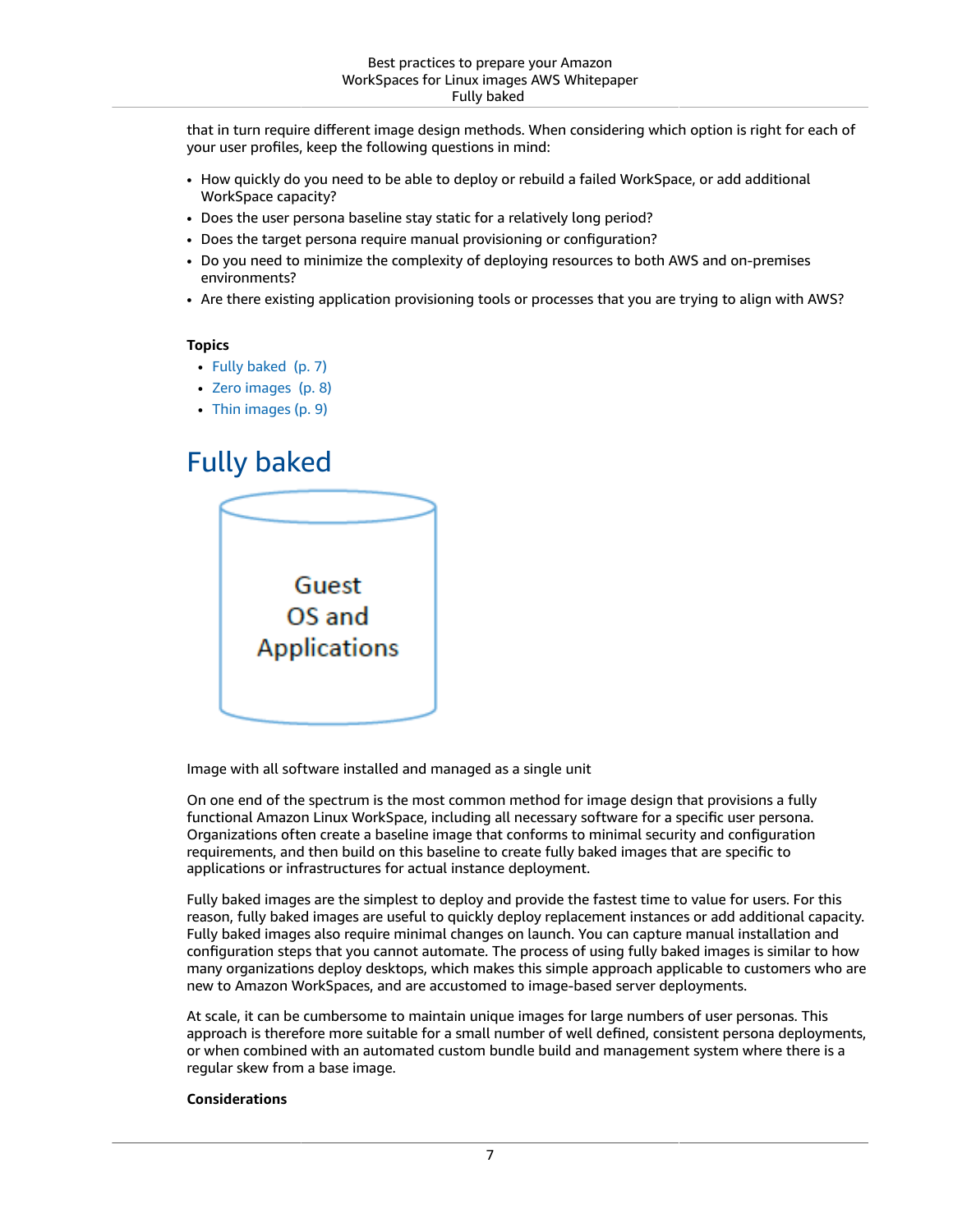- The user persona for deployment typically needs a discrete, pre-defined set of applications that rarely changes.
- The application installation process requires no additional tooling.
- License control and reclamation can be complicated when all applications are installed and available to users in a standard configuration and the application itself has no license management capability.
- There is no requirement for additional application management tools. The application update process will be managed by applying updated images to custom bundles applied to WorkSpaces. Regular patch management can be accommodated through the WorkSpace [maintenance](https://docs.aws.amazon.com/workspaces/latest/adminguide/workspace-maintenance.html) window.
- Updating WorkSpaces using rebuild has the least impact to users because all application installs are inherent in the image.
- Create a startup script to remove the user from sudo permissions.

### <span id="page-10-0"></span>Zero images



Core OS only with software distribution agents

At the other end of the spectrum is having only the operating system provided by the image with application delivery fully abstracted and not part of the image. This approach creates an image that combines a minimal operating system with a configuration management agent (or agents) that builds a fully functional system at instance launch. On WorkSpace startup, the configuration agent downloads, installs, configures, and integrates all the required software.

Zero images offer the most flexibility during deployment and the highest levels of portability because they leverage minimal server images. Customers who prefer this approach typically have experience with AWS and configuration automation tools. They want deployment flexibility to be able to pull the latest software builds and updates at launch, or they might require minimal complexity in order to deploy resources to both AWS and on-premises environments.

### **Considerations**

- The user's persona for deployment requires a set of pre-defined applications available through an application deployment tool that can automatically register newly built WorkSpaces. It is recommended that sudo access for the user be removed as part of the image creation process to prevent the user altering the configuration of the environment.
- Delivering applications can be more efficient where different personas have variable application needs. Application deployment is delivered through a configuration tool (such as [Puppet\)](https://puppet.com/) rather than by creating and maintaining multiple images with different application sets.
- Delivering applications can be more agile because, by using a configuration management tool, users can be targeted with updates while working rather than wait for the rebuild of a new custom bundle.
- Using application delivery methods separates applications from the OS.
- Applications can be quickly deployed, updated, and reclaimed.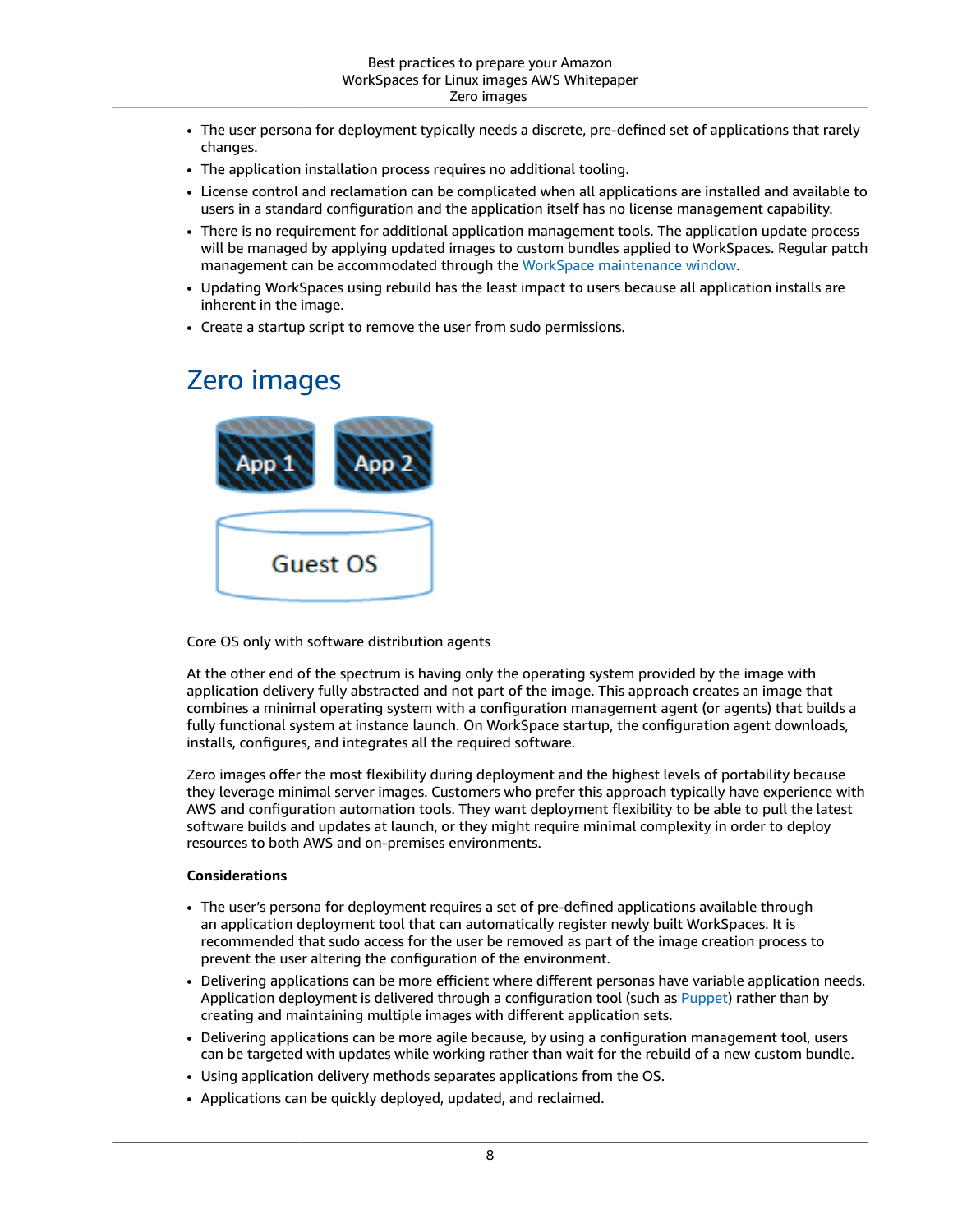- Zero images enable you to deliver applications based on user groups (or tags) through a configuration management tool, and zero images remove the need to give users Administrator access on the image. Zero images abstract application delivery from image deployment. By deploying applications only when the user needs them, rather than have them installed by default as part of the image, you can deliver more focused licensing control and user access visibility.
- Adapting to business needs is faster because the time to deliver applications on the demand of the user is not dependent on an image update.
- There is a requirement to have an image deployment/image management tool in place.
- Create a startup script to remove the user from sudo permissions.

### <span id="page-11-0"></span>Thin images



Zero + light footprint of manually installed software

Thin WorkSpace images provide a subset of the software needed to produce a fully functional instance, falling in between the fully baked and zero options on the image design spectrum. This approach creates a partially baked, WorkSpace image that is configured on first boot based on specific application requirements. You base the decision about what to bake into the image and what to install and configure at launch on a number of factors. First, how reusable the underlying software package is across all instances. Also, how long it takes to download, install, and configure the software component. For example, to reduce instance launch times, include server management agents (Such as agents for Puppet or Chef) and baseline security configurations into a WorkSpace.

Thin images combine the flexibility of post-launch changes with the speed of preinstalled and preconfigured infrastructure components. This can be especially useful for merging frequently changing software (such as security updates) with infrequently changing software (such as management agents or productivity applications). Customers who use this approach typically have a moderate amount of experience with AWS and configuration automation tools. These customers want to combine the deployment simplicity of a baked image with the deployment flexibility that pulls the latest software builds and updates at launch.

### **Considerations**

- The user's persona for deployment requires a set of pre-defined applications as part of the base configuration. You need a set of applications available through an application deployment tool that can automatically register newly built WorkSpaces.
- Adapting to business needs can be faster than the fully baked method, as the application can be deployed without rebuilding the instance.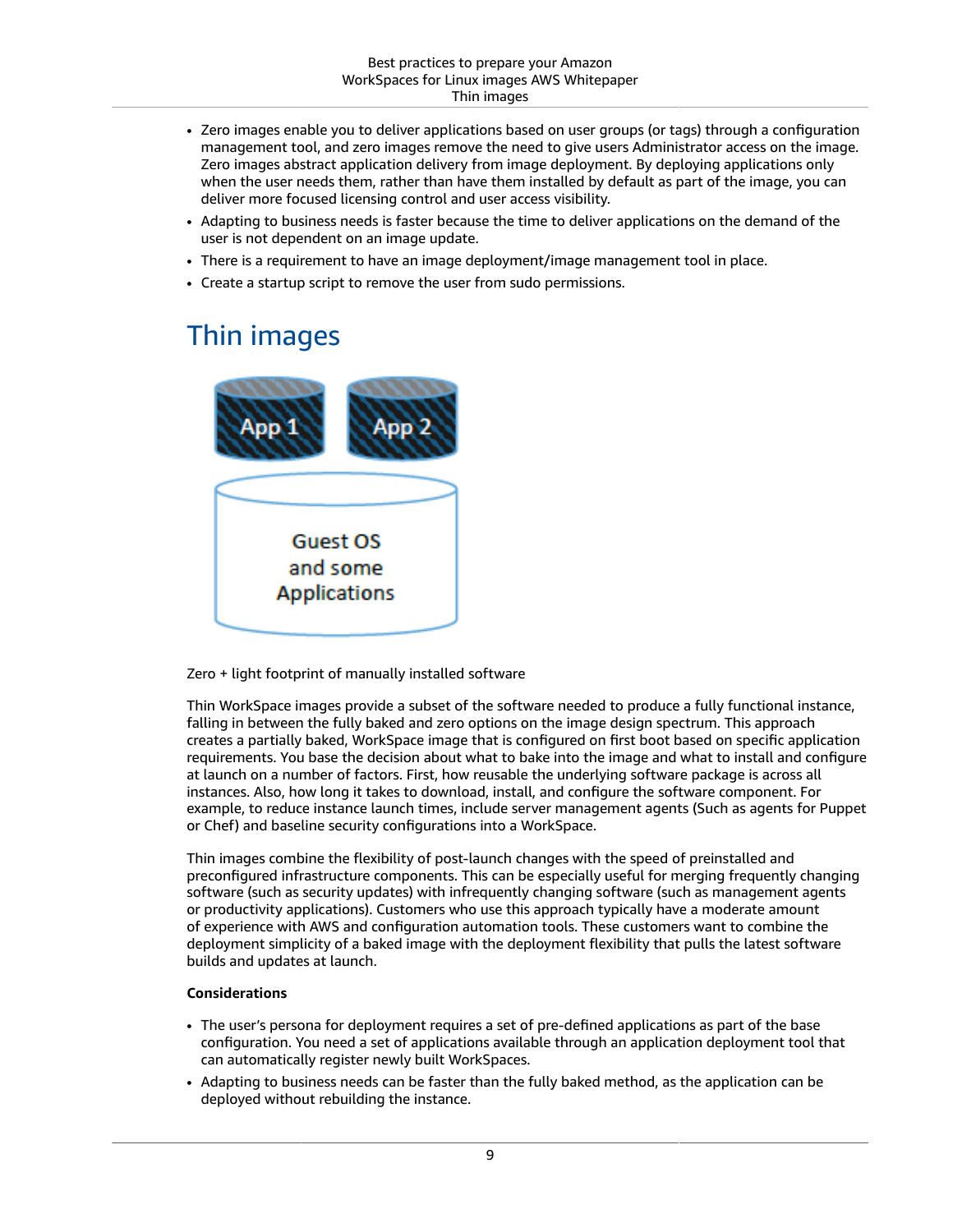- Application deployment happens after the WorkSpace is deployed and the WorkSpace has been identified by the application management tool. There will be a delay in time to value for new instances while the application installation completes. Delivery of application updates will be faster than a complete rebuild, which is required by a fully baked image and can occur while the user is actively using their WorkSpace.
- Although this approach requires fewer images to maintain than the fully baked image approach, it still results in more images to maintain than the zero image approach.
- You are required to use an image deployment/image management tool.

## <span id="page-12-0"></span>Example WorkSpace image and bundle tagging structures

You can assign tags to your [metadata](https://docs.aws.amazon.com/AWSEC2/latest/UserGuide/Using_Tags.html#tag-basics) to help you manage your images. The most common tags follow.

### **Technical tags**

- **Name** A simple identifier for individual instances.
- **Version** An identifier to help distinguish between Images with different versions.
- **Software** A list of software included in the image.
- **Role** The role of an instance launched from this bundle (for example, web server, message broker).
- **System**  The IT or application environment into which this image supports. This is especially useful for fully baked images that have to embed system-specific configuration information.

#### **Business tags**

- **Project** One or more specific projects for which this bundle was created for.
- **Cost center/business unit** The cost center or business unit associated with the bundle.
- **Stage** The development stage of the bundle to help identify if it is appropriate for production use.

### **Security tags**

- **Confidentiality** An identifier for the specific data-confidentiality level of the bundle/image. This is useful for organizations that want to embed additional security controls in WorkSpaces that process particular levels of classified data.
- **Compliance** An identifier for images/bundles designed to adhere to specific compliance requirements.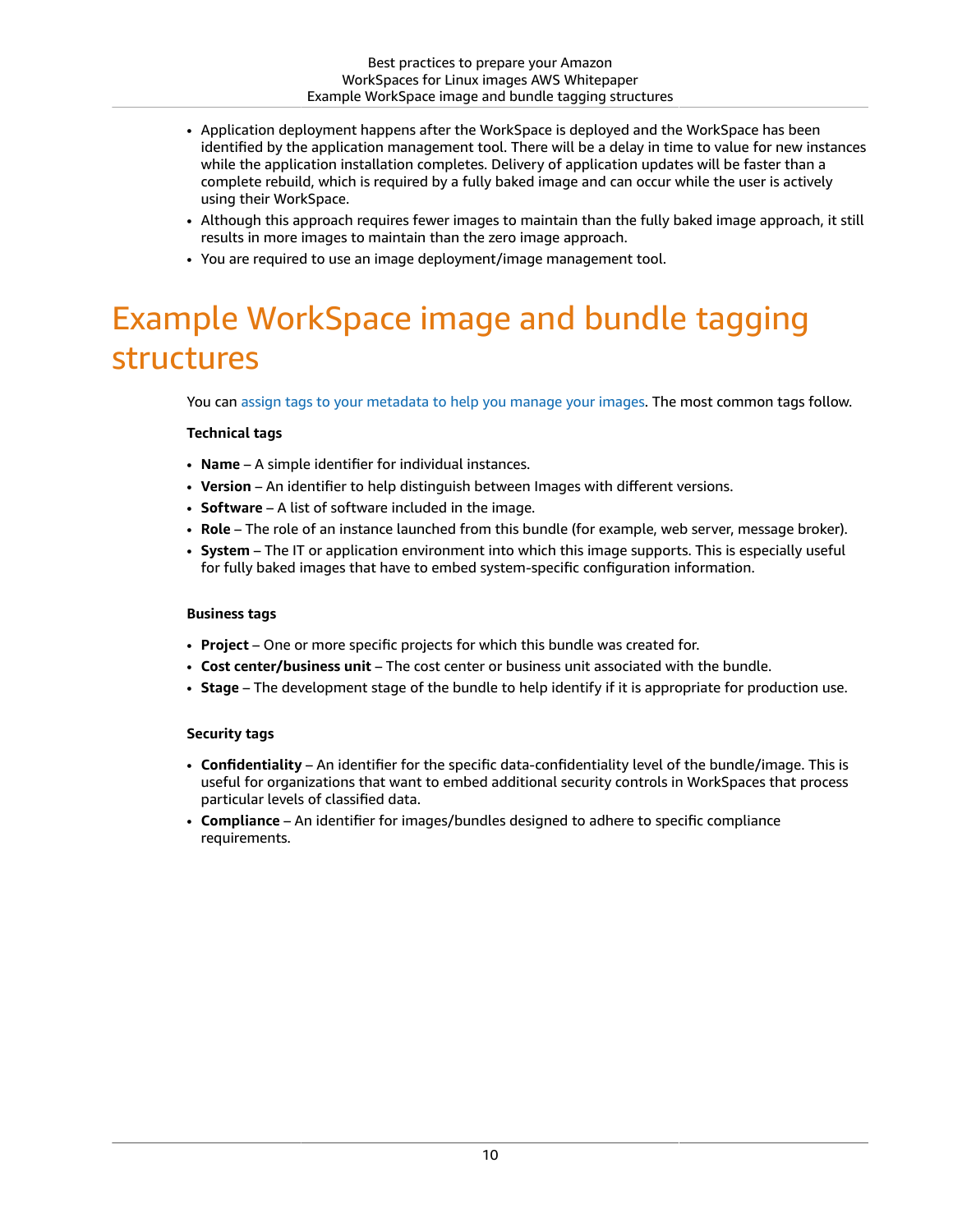## <span id="page-13-0"></span>Amazon WorkSpaces image maintenance

You can create an image either from a default Amazon Linux WorkSpace image, or from an image that you have customized. You can create, or update, custom bundles from this image.

All Amazon Linux bundles come with the following packages: Firefox, LibreOffice, Evolution, Python, Pidgin IM, GNU Image Manager, MATE Desktop Environment.

#### **Topics**

- Process for Amazon Linux image [creation \(p. 11\)](#page-13-1)
- Image deployment [workflow \(p. 12\)](#page-14-0)

### <span id="page-13-1"></span>Process for Amazon Linux image creation

#### **The process to prepare a default WorkSpace instance for a custom image is as follows:**

1. Select the base image. This may be a default bundle supplied by Amazon Web Services, or an existing Linux WorkSpace image in your account.

#### **Note**

To optimize costs, select a minimum disk size for the system drive (minimum is 0 GB) and for the user data drive (minimum is 10 GB).

- 2. Validate that the most recent operating system patches are applied.
- 3. Download the required software to a shared drive/data location.
- 4. Install the required features and updates into the image from the shared drive/data location.
- 5. Install drivers where applicable.
- 6. Reboot.
- 7. Test the build.
- 8. Clean down the image (remove temporary install files, logs, user accounts).
- 9. Create/update a version control file on the image.
- 10Reboot.
- 11 Create a new image and create/update tags.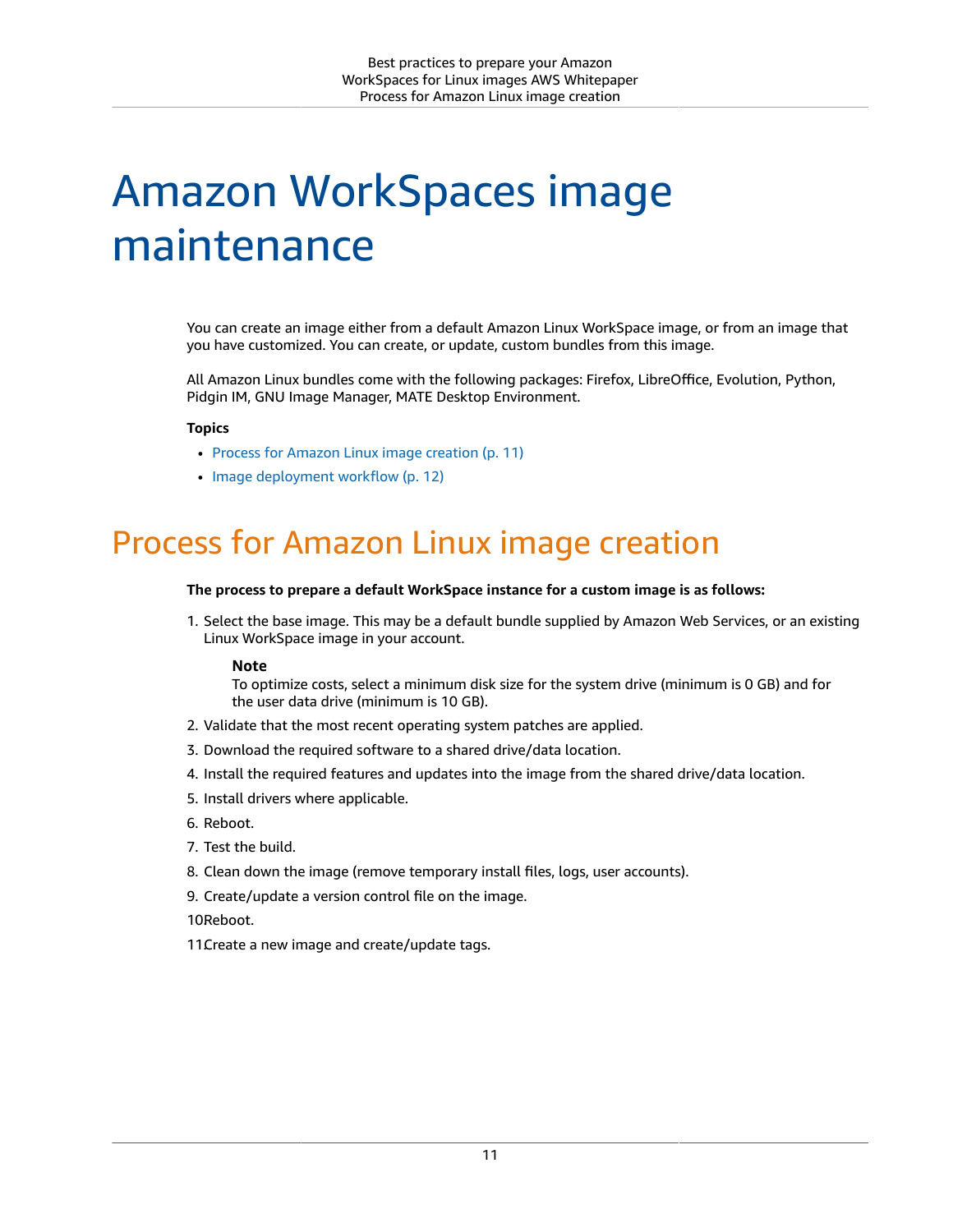## <span id="page-14-0"></span>Image deployment workflow



Image deployment workflow

### **To deploy an image:**

- 1. **Create** A primary image is created and configured.
- 2. **Bundle** Assign the primary image to a custom WorkSpace bundle.
- 3. **Deploy** The custom bundle is used to create new Amazon Linux WorkSpaces.
- 4. **Update** Using a new WorkSpace, update the operating system and applications with the appropriate patches as per the image management process. Create a new image. Apply the new image to the custom bundle. All new WorkSpaces will have the most recent image applied.

### **To update deployed WorkSpaces:**

1. Rebuild the WorkSpaces. The rebuild process uses the updated image associated with the custom bundle from which the WorkSpace was created.

### **Note**

The operating system drive is updated with the current custom bundle. The user data drive is reset to the last user data snapshot.

2. Update existing WorkSpaces with patch updates and new applications. The updated bundle can be used to rebuild existing Workspaces, or to deploy new Workspaces with the most recent revision.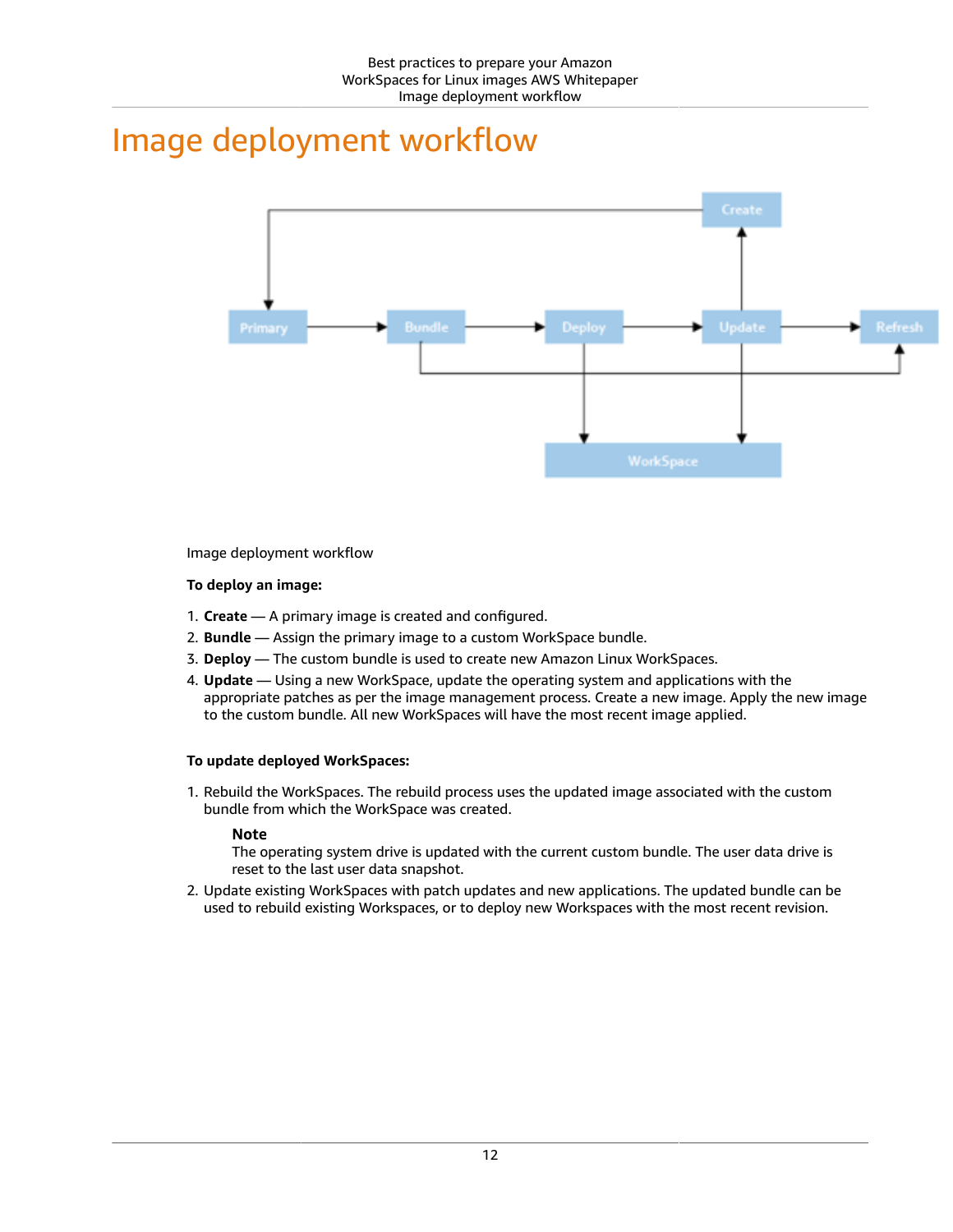## <span id="page-15-0"></span>Bundle maintenance

Use an image to create or update a custom bundle. Custom bundles ensure that user's WorkSpaces link to a specific configuration. If you need to perform software updates or install additional software on your WorkSpaces, you can update your image, test it, validate it, and apply it to the custom bundle. You can then schedule a re-build for your users WorkSpaces to make use of the updated custom bundle.

A rebuild of a WorkSpace resets the system drive of the WorkSpaces to that of the current base bundle associated with the WorkSpace. A rebuild of a WorkSpace also resets the user data drive to the last snapshot, which can be up to 12 hours old.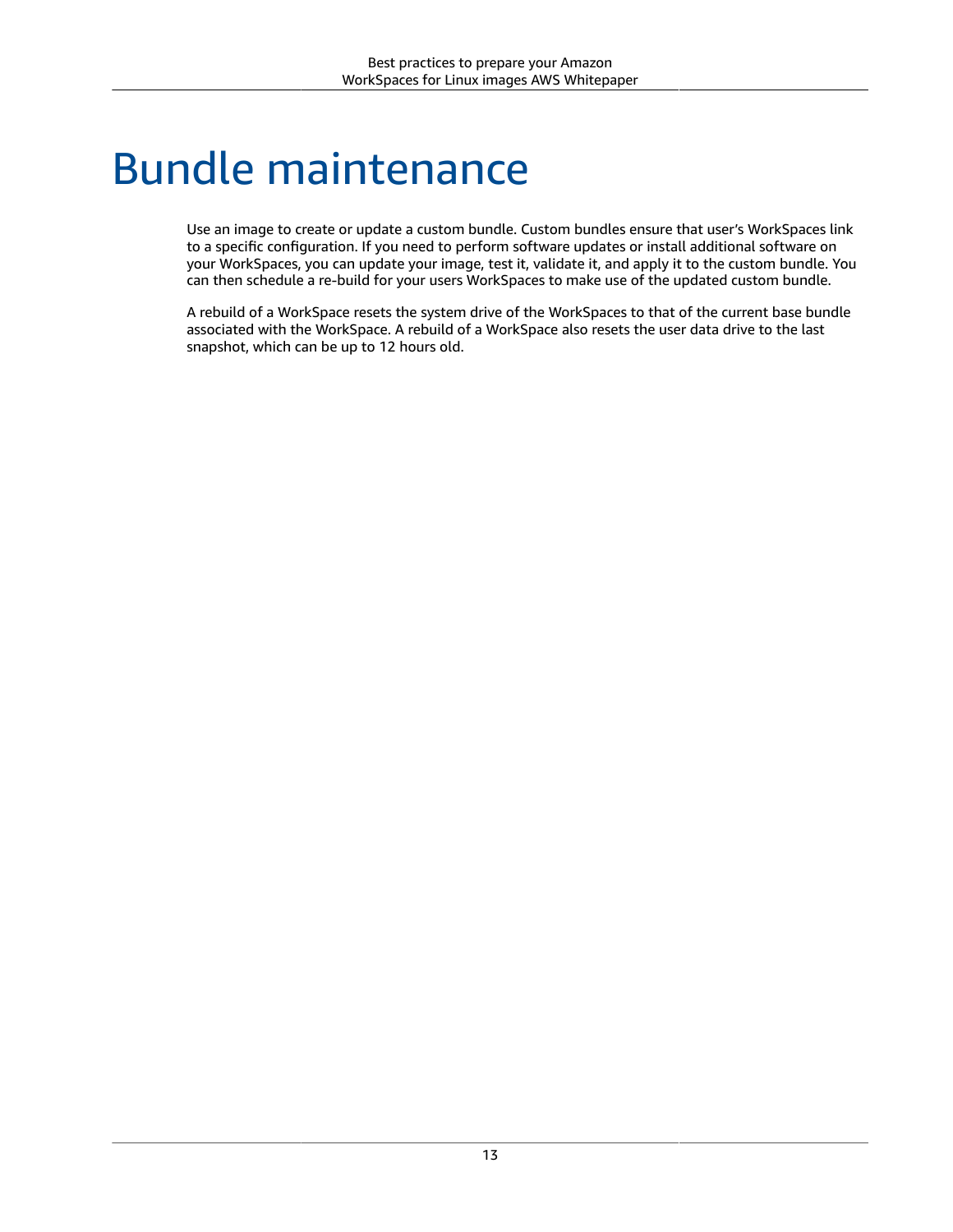## <span id="page-16-0"></span>Recommended image customizations

This section defines best practices for settings and configurations. AWS recommends that you test and validate in your own environment and use these settings as a base, rather than a default.

### <span id="page-16-1"></span>Operating system patch updates

It is a best practice to build your images using the most up-to-date operating systems, packages, and software. The Amazon Linux 2 WorkSpace image is updated on a regular basis. It is a best practice to check that the installed software is up to date before committing your image.

To check the image:

sudo yum check-update

To update the image:

sudo yum update

### <span id="page-16-2"></span>PCoIP configuration

You can use the *Personal Computer over Internet Protocol* (PCoIP) protocol to connect from your Amazon WorkSpaces client to your Amazon Linux WorkSpace.

You control the behavior of the PCoIP Agent by configuration settings in the pcoip-agent.conf file, located in the /etc/pcoip-agent/ directory.

Description of all settings:

man pcoip-agent.conf

To edit the file:

sudo pluma /etc/pcoip-agent/pcoip-agent.conf

Consider at a minimum, forcing the encryption to be AES256 only.

Setting the PCoIP configuration in the image provides a consistent client connection configuration.

To deploy and enforce changes to the policy, use a configuration management solution that supports Amazon Linux, such as [Puppet](https://puppet.com/), or AWS Systems [Manager.](https://aws.amazon.com/systems-manager/) Any changes take effect when the agent starts: restarting the agent ends any open connections and restarts the Window manager.

## <span id="page-16-3"></span>File locations for application configuration

When selecting disk locations for application deployment, consider that an Amazon Linux WorkSpace has two disks, a system disk (under root /) – which is saved as the image, and a user disk (files stored under /home) – which is created for each new user.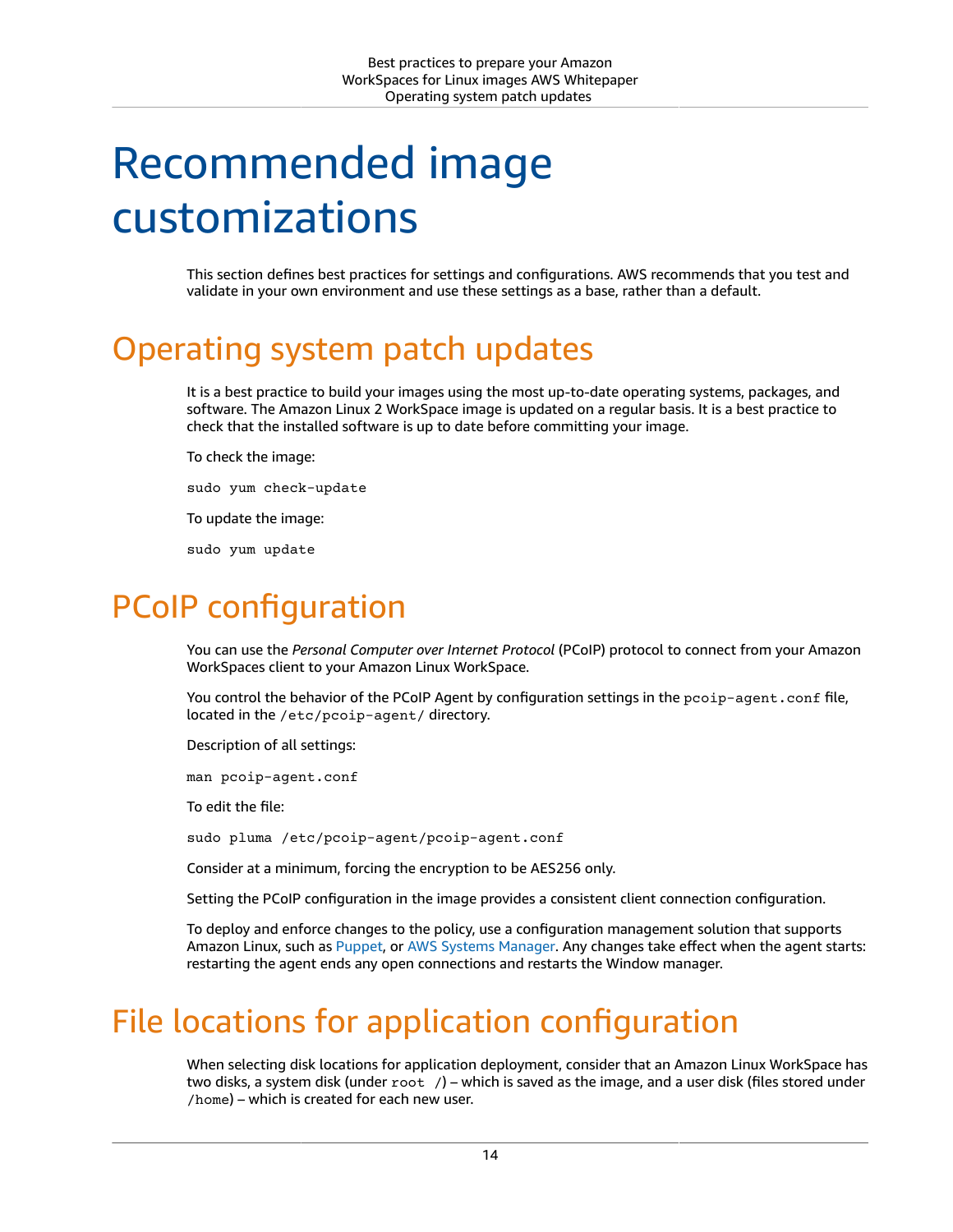When users rebuild an image, the system disk is recreated based on the latest bundle version. The user disk is recreated from the last snapshot, which could be up to 12 hours old.

As a best practice user-wide, managed configuration items, application installs, and patch installs, should be installed on the system disk (under the root location).

If users are to install their own packages, they should install those packages and configuration items on the user disk (under /home).

### <span id="page-17-0"></span>MATE desktop environment

Amazon Linux WorkSpaces use the MATE desktop [environment.](https://mate-desktop.org/) This environment provides an intuitive and attractive desktop environment using traditional metaphors for Linux operating systems. Configure the MATE framework to help you create a consistent user experience as part of your Amazon Linux WorkSpace bundle. You can also allow users granular control over configuration changes and locking desktop settings.

Desktop user experience options include:

- Background
- Desktop icons
- Definition of application settings
- Color schemes
- Menu options

MATE settings are stored using dconf, a simple key-based configuration system. Dconf stores information in a binary database file. You can change the dconf file in an Amazon Linux WorkSpace using the gsettings command line tool.

Applications using dconf install a schema (a list of the available settings). Users can change the settings, and those settings are stored in a binary file located at /home/[username]/.config/dconf/user.

For more information on how to configure the MATE Desktop Environment, refer to [https://mate](https://mate-desktop.org/)[desktop.org/](https://mate-desktop.org/). For a guided walkthrough of Amazon Linux desktop configuration, refer to [Customizing](https://aws.amazon.com/blogs/desktop-and-application-streaming/customizing-the-amazon-linux-workspace/) the Amazon Linux [WorkSpace.](https://aws.amazon.com/blogs/desktop-and-application-streaming/customizing-the-amazon-linux-workspace/)

## <span id="page-17-1"></span>Ensure that security keys and passwords are not stored in an image

When preparing your image, avoid including sensitive information such as security keys in the build. Ensure that such configuration items are deleted before saving the image.

## <span id="page-17-2"></span>Configuration management

You can use images to deploy a standardized WorkSpace for your users, and you can regularly update your images to rebuild and include or update the custom bundle for your WorkSpaces. This methodology ensures the deployment and maintenance of a fully baked image.

Customers may want to set configuration files at scale for security and compliance; even when the image is fully baked. Including the agent component for a configuration management agent in your image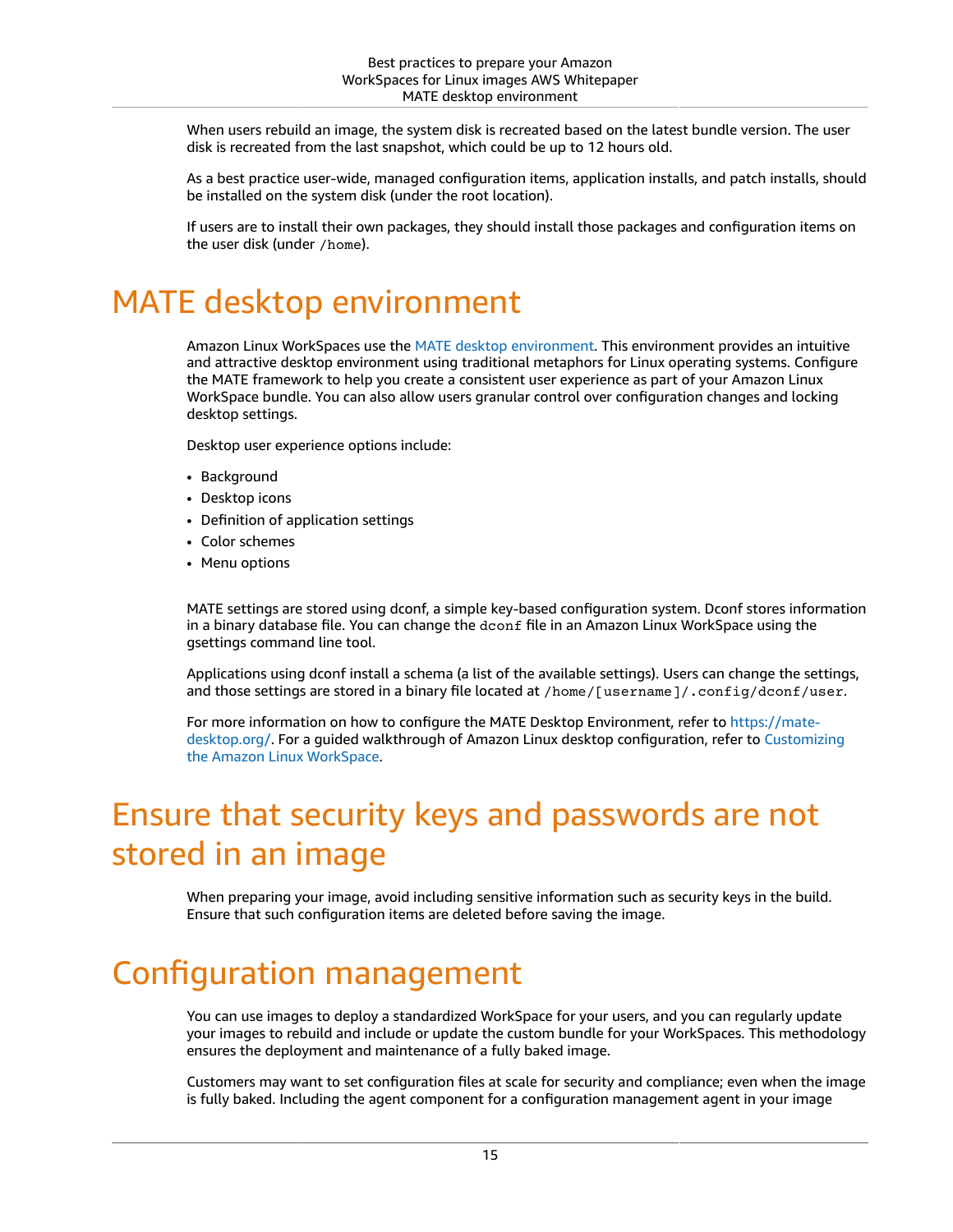helps maintain security and compliance by scanning your instances against your patch, configuration, and custom policies. Using a configuration management tool (such as [Puppet](https://puppet.com/use-cases/continuous-configuration-automation/) or [Chef](https://www.chef.io/products/chef-infra/)), allows you to define patch baselines, maintain up-to-date antivirus definitions, and enforce firewall policies. You can also remotely manage your WorkSpaces at scale without rebuilding each WorkSpace.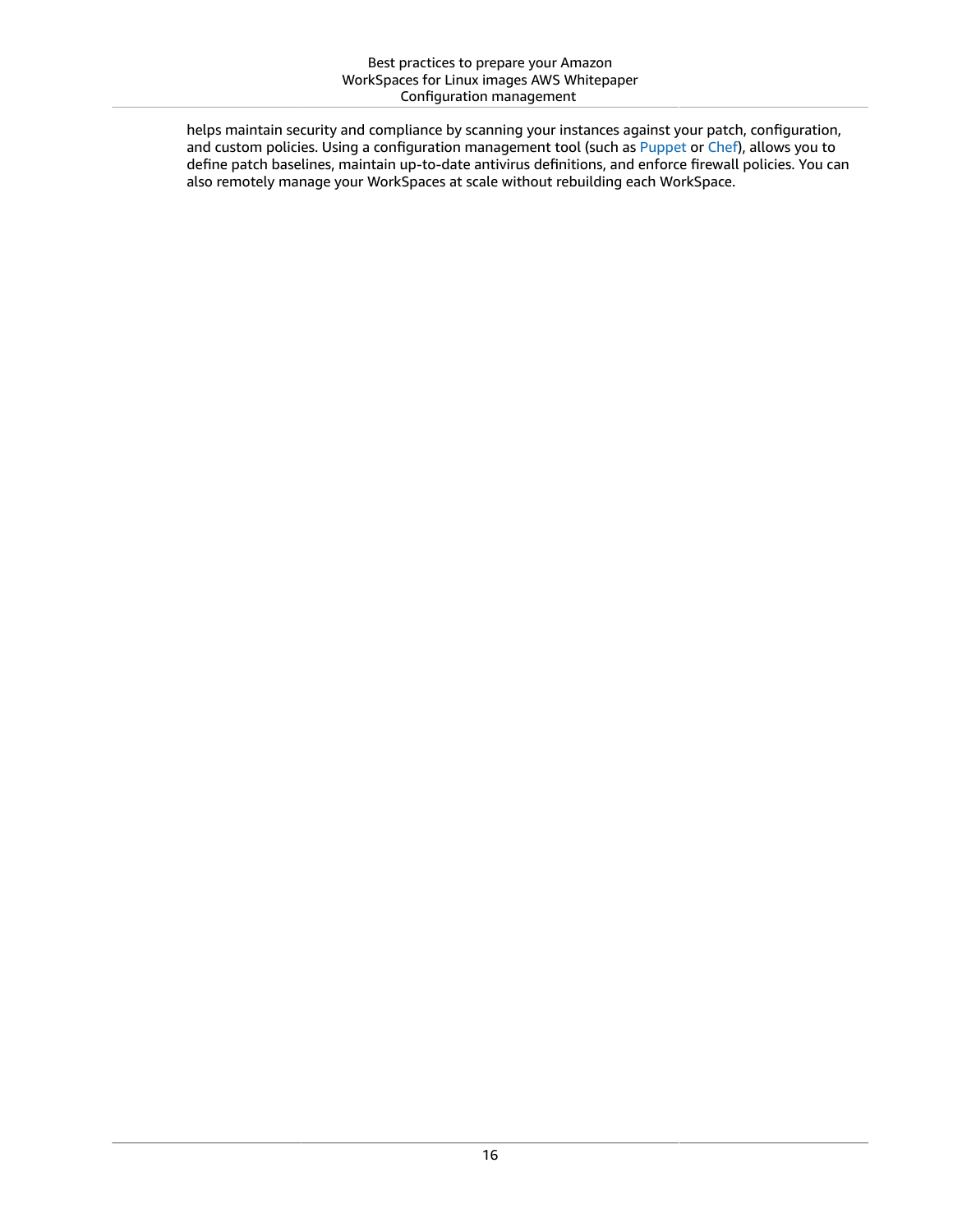## <span id="page-19-0"></span>Conclusion

There are a number of benefits to preparing a customized Amazon WorkSpace ready for deployment directly to users. When creating the design process for your Amazon WorkSpaces image build, apply the Well-Architected pillars to design for automation, cost optimization, efficiency, flexibility, productivity, scalability, security and supportability.

This whitepaper describes the best practices for doing this. The result of following the guidelines in this whitepaper will be well-architected image creation process that can assist in scaling your Amazon WorkSpaces deployments on the AWS global infrastructure.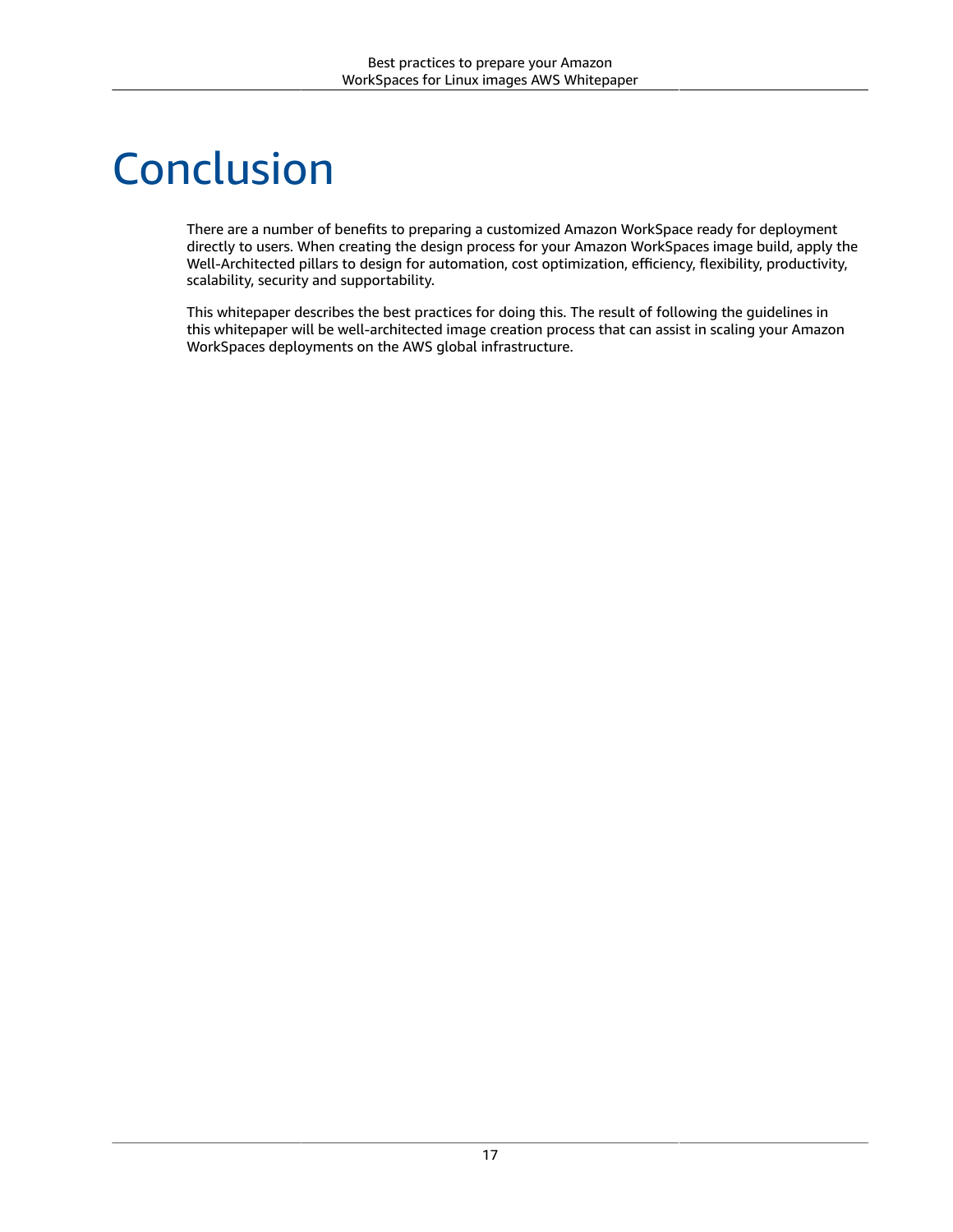# <span id="page-20-0"></span>Appendix A: Image design checklist

This image design checklist can be used as a basis for evaluating how your image creation and management process align with recommended practices. Assess your current activities as image design tasks and provide a score from 1-5, where 1 is not aligned and 5 is highly aligned.

Work with your Amazon Web Services account team to review this process as part of a wider Well-Architected review for Amazon WorkSpaces.

| <b>Well-Architected principle</b> | Image design task                                                                                                                                                                    | <b>Score</b> |
|-----------------------------------|--------------------------------------------------------------------------------------------------------------------------------------------------------------------------------------|--------------|
| Automation                        | Image configuration is scripted.                                                                                                                                                     |              |
| Cost optimization                 | Only necessary applications are<br>installed into the base image.                                                                                                                    |              |
| Cost optimization                 | Custom bundles are created with<br>the lowest disk storage capacity.                                                                                                                 |              |
| Cost optimization                 | Application license details are<br>stored externally from the<br>image.                                                                                                              |              |
| Efficient                         | The number of images aligns<br>with your identified user<br>personas.                                                                                                                |              |
| Efficient                         | Each image delivers to a discrete<br>application set.                                                                                                                                |              |
| Efficient                         | Configuration management<br>tools are used to provide<br>application abstraction.                                                                                                    |              |
| Efficient                         | Images are instrumented with<br>a standard bootstrapping<br>capability to allow the<br>instance to reference runtime<br>information at launch.                                       |              |
| Flexibility                       | Images have a consistent<br>deployment mechanism that<br>can handle multiple scenarios<br>aligned with use case and profile<br>identifiers.                                          |              |
| Productivity                      | Images are created to ensure<br>that a preconfigured and<br>validated deployment is<br>available.                                                                                    |              |
| Productivity                      | You have created a library of<br>reusable, modular application<br>packages or scripts that you<br>can programmatically assemble<br>to create different types of<br>WorkSpace images. |              |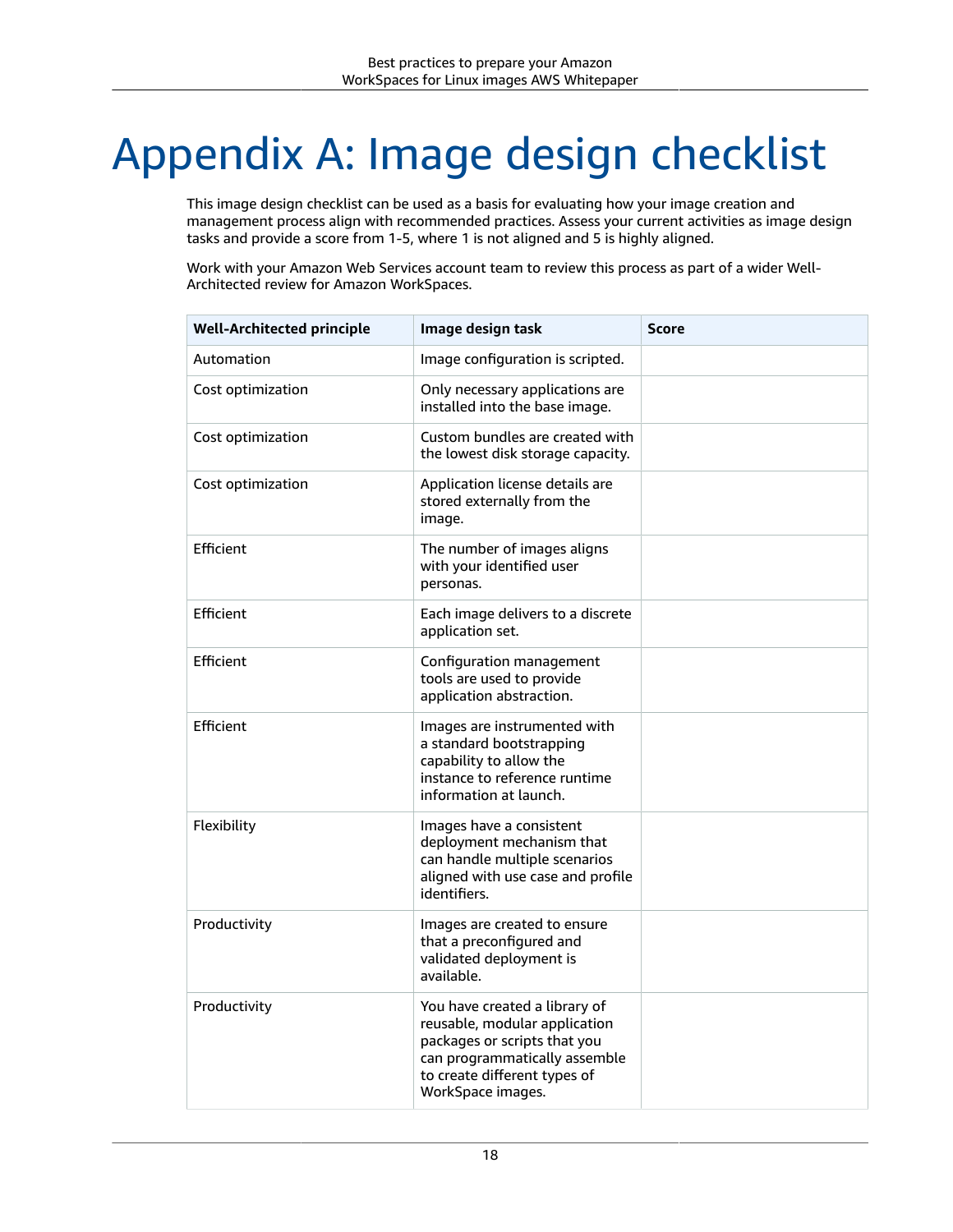| <b>Well-Architected principle</b> | Image design task                                                                                                                                | <b>Score</b> |
|-----------------------------------|--------------------------------------------------------------------------------------------------------------------------------------------------|--------------|
| Scalability                       | Image configuration does not<br>rely on manual changes.                                                                                          |              |
| Scalability                       | The image deployment process<br>creates and updates with<br>minimal process steps.                                                               |              |
| Scalability                       | Configuration management<br>tools are used appropriately for<br>application deployment and<br>configuration.                                     |              |
| Security                          | Security keys or configuration<br>items are not included in the<br>build.                                                                        |              |
| Security                          | Agents are configured to<br>validate and ensure the security<br>posture of the WorkSpace.                                                        |              |
| Security                          | Application and operating<br>system logs are centrally<br>collated for analysis.                                                                 |              |
| Security                          | PCoIP configuration is<br>optimized to align with security<br>requirements for secure data<br>encryption and clipboard<br>controls.              |              |
| Supportability                    | Images contain agents and<br>logging to allow application<br>performance and reliability<br>analysis.                                            |              |
| Supportability                    | Images contain tools to facilitate<br>remote assistance.                                                                                         |              |
| Supportability                    | You have a documented<br>workflow process for creating<br>and updating images and<br>bundles.                                                    |              |
| Supportability                    | You use a consistent strategy<br>for tagging images to allow<br>for easy organization and<br>identification of the images and<br>their contents. |              |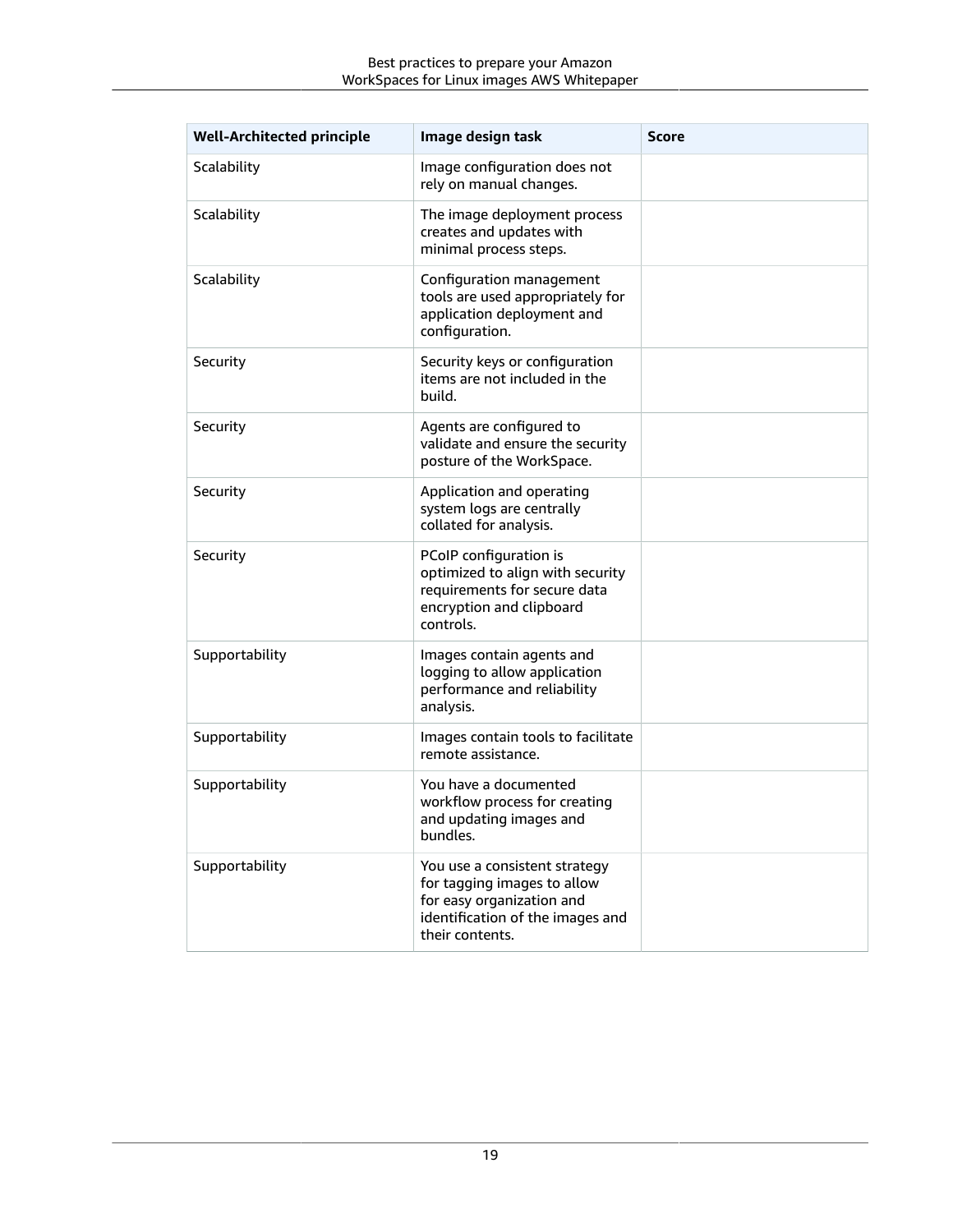## <span id="page-22-0"></span>Further reading

For additional information, refer to:

- AWS Best Practices for Deploying Amazon [WorkSpaces](https://docs.aws.amazon.com/whitepapers/latest/best-practices-deploying-amazon-workspaces/best-practices-deploying-amazon-workspaces.html)
- [Troubleshooting](https://docs.aws.amazon.com/directoryservice/latest/admin-guide/what_is.html) AWS Directory Service Administration Issues
- [Troubleshooting](https://docs.aws.amazon.com/workspaces/latest/adminguide/admin_troubleshooting.html) Amazon WorkSpaces Administration Issues
- [Troubleshooting](https://docs.aws.amazon.com/workspaces/latest/userguide/client_troubleshooting.html) Amazon WorkSpaces Client Issues
- Amazon WorkSpaces [Administration](https://docs.aws.amazon.com/workspaces/latest/adminguide/amazon-workspaces.html) Guide
- Amazon [WorkSpaces](https://docs.aws.amazon.com/workspaces/latest/api/welcome.html) Developer Guide
- Amazon [WorkSpaces](https://docs.aws.amazon.com/workspaces/latest/userguide/amazon-workspaces-clients.html) Clients
- Managing Amazon Linux 2 Amazon [WorkSpaces](https://aws.amazon.com/blogs/desktop-and-application-streaming/managing-amazon-linux-2-amazon-workspaces-with-aws-opsworks-for-puppet-enterprise/) with AWS OpsWorks for Puppet Enterprise (blog post)
- [Customizing](https://aws.amazon.com/blogs/desktop-and-application-streaming/customizing-the-amazon-linux-workspace/) the Amazon Linux WorkSpace (blog post)
- How Amazon [WorkSpaces](https://docs.aws.amazon.com/kms/latest/developerguide/services-workspaces.html) Use AWS KMS
- AWS CLI Command Reference [WorkSpaces](https://awscli.amazonaws.com/v2/documentation/api/latest/reference/workspaces/index.html)
- Monitoring Amazon [WorkSpaces](https://docs.aws.amazon.com/workspaces/latest/adminguide/monitoring.html) Metrics
- MATE Desktop [Environment](https://mate-desktop.org/)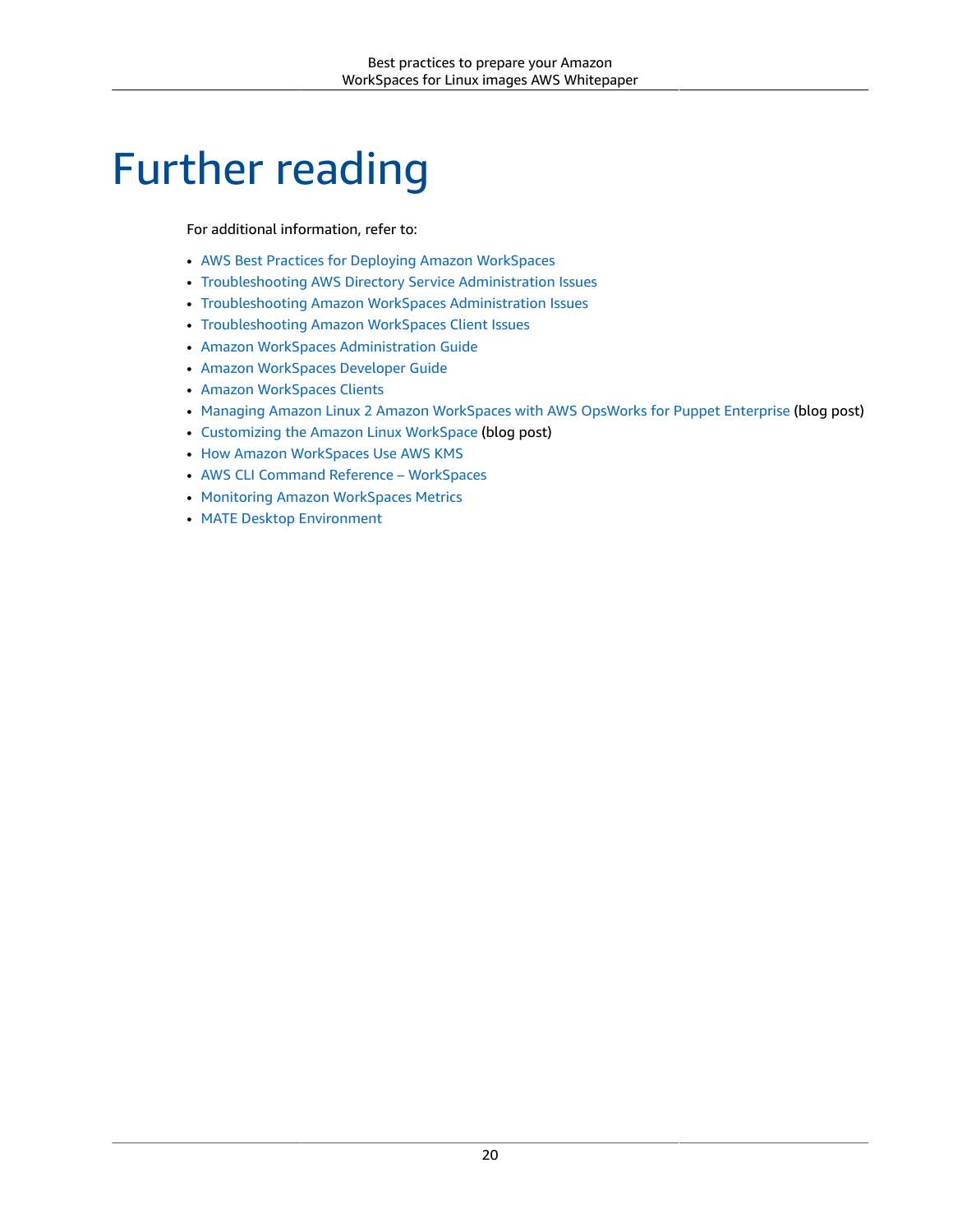## <span id="page-23-0"></span>Document details

## <span id="page-23-1"></span>**Contributors**

Contributors to this document include:

- Andrew Wood, Senior Specialized SA for End User Compute, AWS
- Harshitha Putta, Cloud Infrastructure Architect, AWS
- Gary dos Santos, Solutions Architect, AWS
- Chance Lee, Senior Solutions Architect, AWS

### <span id="page-23-2"></span>Document history

To be notified about updates to this whitepaper, subscribe to the RSS feed.

| update-history-change       | update-history-description                                                         | update-history-date |
|-----------------------------|------------------------------------------------------------------------------------|---------------------|
| Whitepaper updated (p. 21)  | Updated for freshness.                                                             | March 24, 2022      |
| Initial publication (p. 21) | Best Practices to Prepare your<br>Amazon WorkSpaces for Linux<br>Images published. | February 14, 2020   |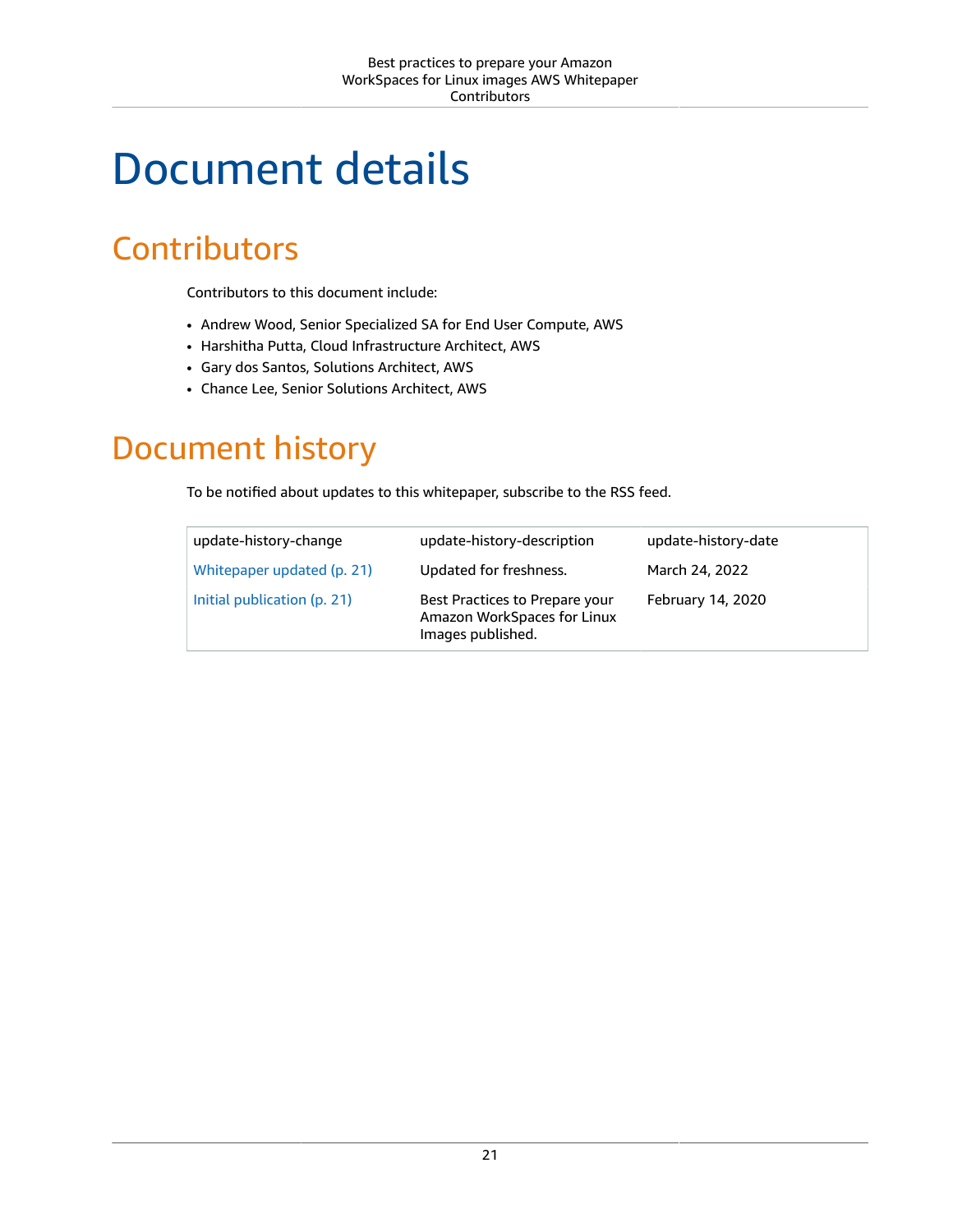## <span id="page-24-0"></span>**Notices**

Customers are responsible for making their own independent assessment of the information in this document. This document: (a) is for informational purposes only, (b) represents current AWS product offerings and practices, which are subject to change without notice, and (c) does not create any commitments or assurances from AWS and its affiliates, suppliers or licensors. AWS products or services are provided "as is" without warranties, representations, or conditions of any kind, whether express or implied. The responsibilities and liabilities of AWS to its customers are controlled by AWS agreements, and this document is not part of, nor does it modify, any agreement between AWS and its customers.

© 2022, Amazon Web Services, Inc. or its affiliates. All rights reserved.